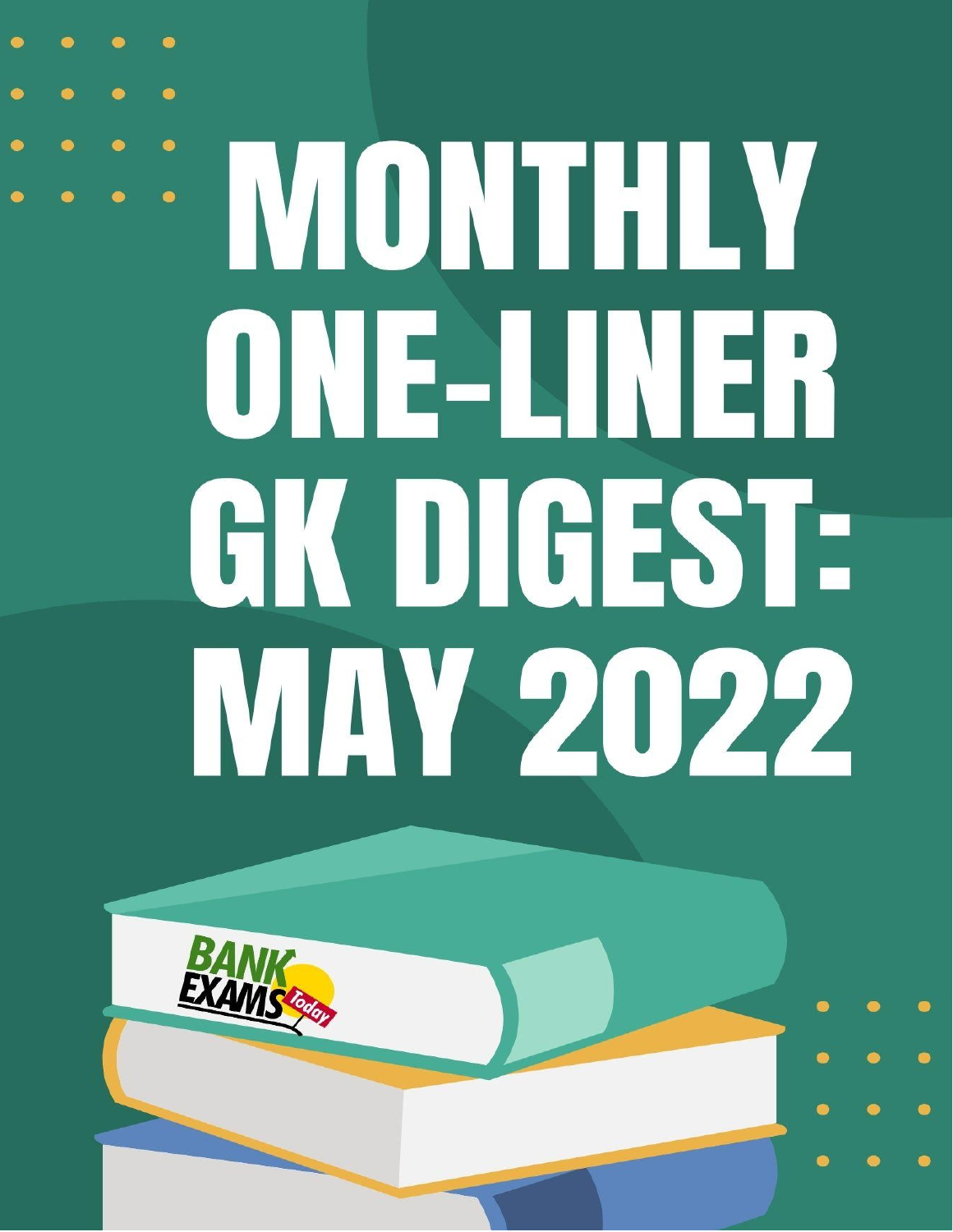# **Contents**

# **Monthly One-Liner GK Digest: May 2022**

# **International News**

# <span id="page-1-0"></span>**French Opt Out of India Project for Submarines**

- The France Naval group is opposed to the **AIP Technology,** being demanded by India. AIP (Air Independent Propulsion) is a technology that allows submarines to stay underwater for a longer period of time.
- Project P75 I was approved by the cabinet committee on security, in June 1999. It was planned to have indigenous production of **24 submarines by 2030.** Two lines of production under P75 and P75I were commenced.

# **US Federal Reserve Rates Raised**

- In a move to contain the inflation that is affecting the global markets the US **Federal Open Market Committee (like MPC in India),** raised the interest rates by 0.5%.
- The change in the position of the US currency has a ripple effect on the global economies, including India. The US Fed is led by **Jerome Powell.**

# **Russia Seeks Revival of LC**

 **Amid sanctions by most of the European countries, led by the United States of America**, It has become difficult for Russia to carry out transactions as Russia has been banned from using SWIFT.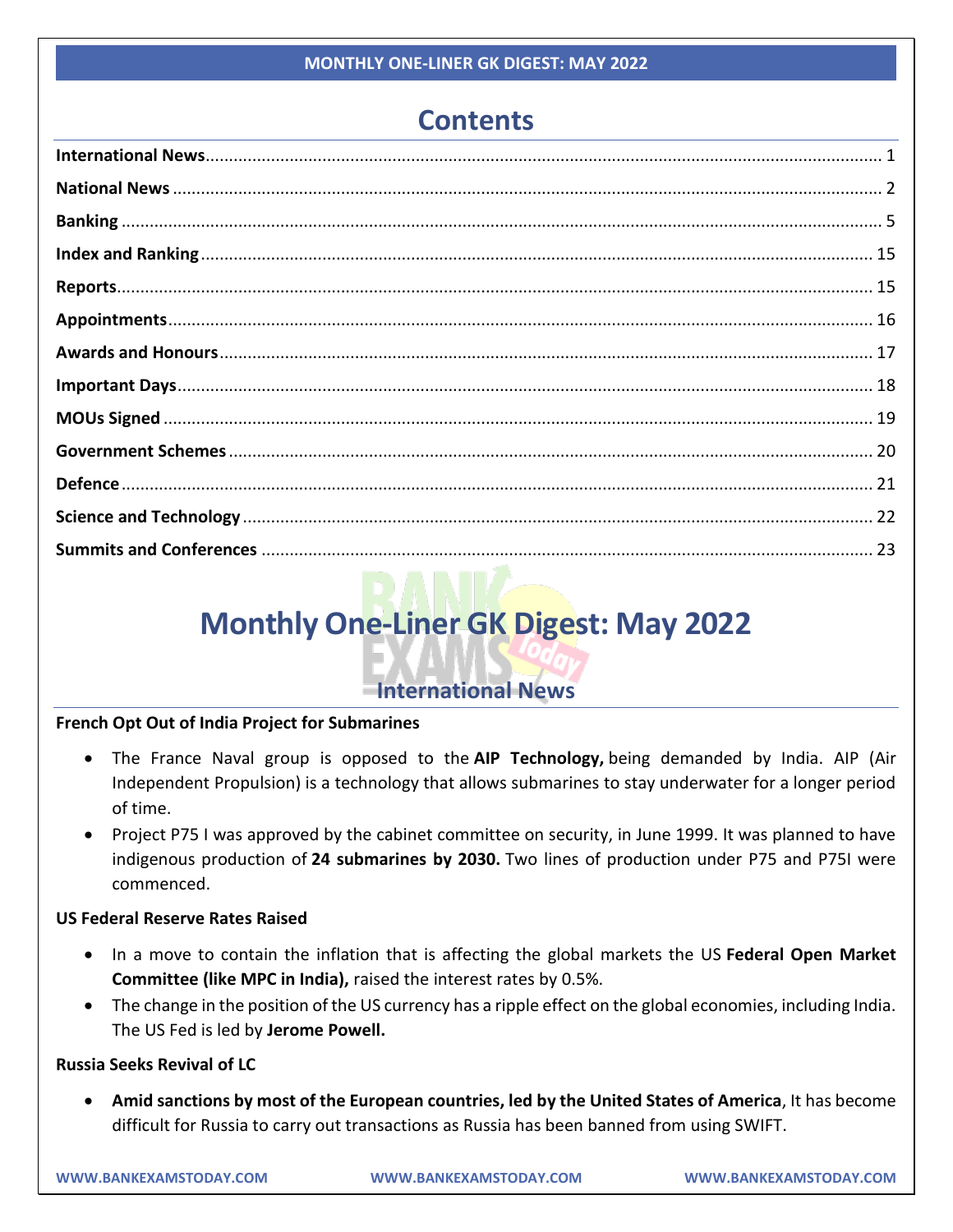Russia has therefore asked India to use the **letter of credit** once in use decades ago, which comes with the **guarantee of payment,** despite any changes in the market structure. Indian and Russian central banks are working on this keeping in mind the sanctions imposed.

# **India Contributes \$8,00,000 to United Nations**

- **GOI (Government of India) in collaboration with the UN Dept of public information** has launched the 'Hindi@UN Project' in 2018, to expand the use of Hindi in the United Nations.
- The Cheque has been handed over by **Ravindra who is India's permanent representative to Mota Hosali who is the deputy director and officer in charge of the News and Media Division.**

# **US Overtook China as India's Biggest Trading Partner**

- Considering the statistics the **trade between the US and India stood at \$119.42 billion compared to \$80.51 billion in 2020-21.**
- Many experts believed that this sudden increase in bilateral trade with the **US is due to strengthening the economic ties between both countries.**

# **National News**

# <span id="page-2-0"></span>**Metro Freight Trains**

- Ministry of Railways will roll out high-speed freight trains, for faster movement of goods, to help reduce the cost of products.
- 25 Trains of the design of Vande Bharat, which could run at a speed of **160 km/h,** will be manufactured by Integral Coach Factory, Chennai.

# **India's First Ethanol Plant**

- The Ethanol Plant at Purnea is one of its kind with an investment of **105 crore rupees**, set up by private entrepreneurs. It will have zero liquid discharge.
- This plant is **India's first grain-based Ethanol unit.** It would run on Rice husk and maize.

# **First Semiconductor Fabrication Unit in India**

- The **government of Karnataka** has signed an MoU with ISMC for the first semiconductor fabrication unit in India.
- In a major success of the **National Semiconductor Mission, the Government of Karnataka has entered into a Memorandum of Understanding with Israel-based ISMC Analog fabrication private limited,** to inaugurate the first semiconductor fabrication unit in India.

# **Farmer Distress Index**

- The agricultural sector lender NABARD has developed the farmer Distress Index, based on certain parameters. **NABARD** conducted an extensive field study in cooperation with **Bharat Krishak Samaj.**
- The parameters are **rainfall variation, soil moisture, dry spells, temperature, pest, and weed management among others.**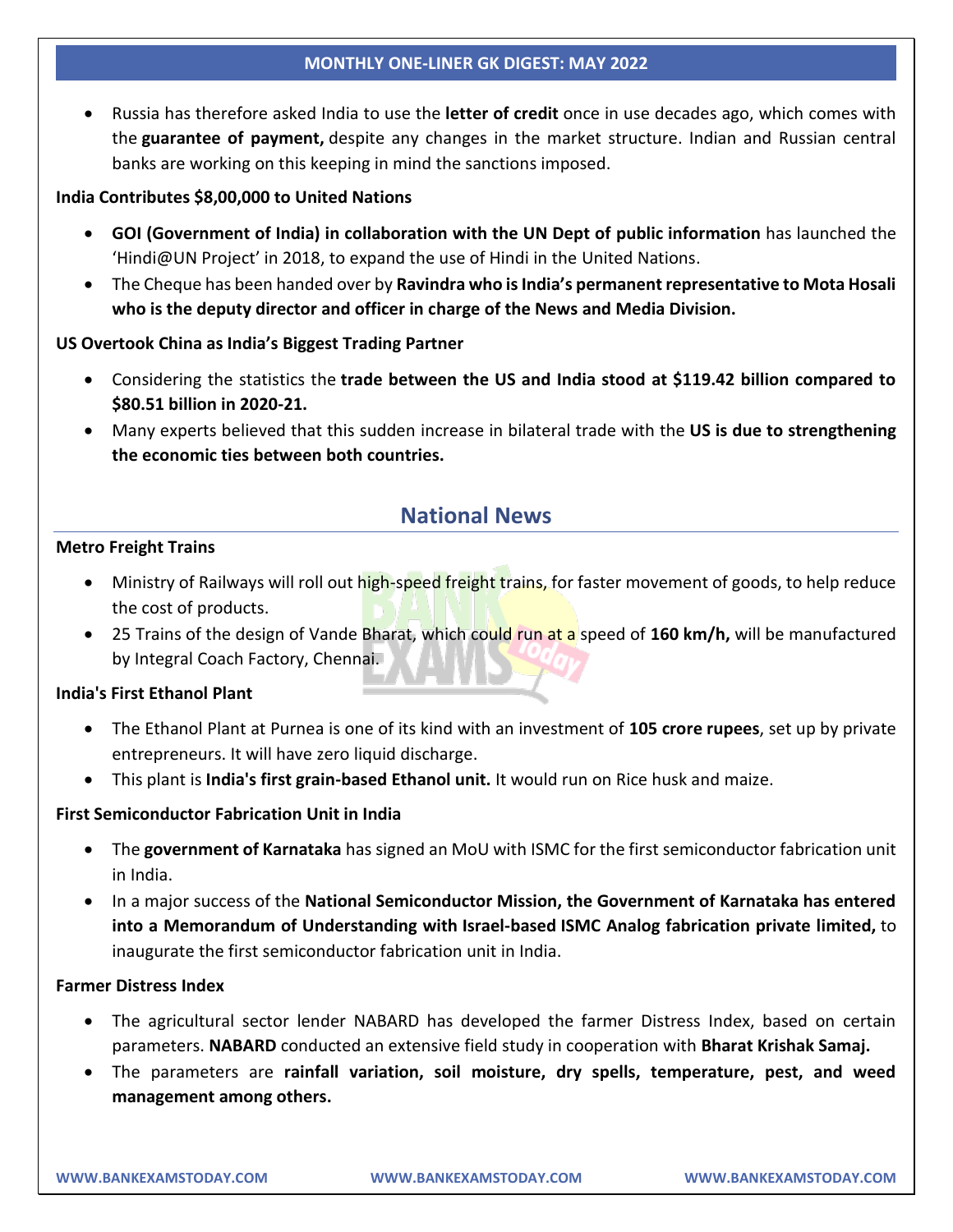# **National Open Access Registry**

- **Ministry of power** has developed the National open Access Registry.
- Launched by the **Union Ministry of Power, NOAR will serve as an integrated single-window clearance Platform.** The platform will also act as a repository of information on short-term inter-state electricity transmission.

# **Indo - German Relationship**

- An Indo-German Green Hydrogen climate task force has been constituted following PM Modi's visit. It paved the way for pledging **10 bn Euros, to attain the Sustainable Development Goals (17 SDGs set up by UNO).**
- The 10 bn Euros fund will continue until 2030. India has become able **to extend its National Green Hydrogen Mission and attract stakeholders from across the world.**

# **Joint Declaration on Forest Landscape Restoration**

- **India's Environment Minister Shri Bhupendra Yadav** and Her German counterpart have signed a joint declaration on forest Landscape Restoration.
- **India's total forest cover is 24.71%, as per the Forest Survey of India Report 2021.** This percentage is much less than the stipulated goal of 33 % forest cover as per the National Forest Policy 1988.

# **India - Denmark Relations**

- **Honorable Prime Minister Shri Narendra Modi** is on a country tour to Europe.
- Denmark will also host the **2nd India -Nordic Summit in Copenhagen.** Nordic countries form a significant pearl of India's foreign policy in Europe.

# **Delimitation of UT of J&K**

- As ordered by the President of India, under **Article 82** of the Indian Constitution, the Delimitation Commission has demarcated new legislative and parliamentary constituencies in the UT of J&K.
- The Delimitation Commission headed by Retd. Justice Ranjana Prakash Desai has assigned **43 legislative constituencies to Jammu and 47 legislative constituencies to Kashmir respectively,** considering their corresponding population of 44% and 56%.

# **Vehicle Scrapping Facility**

- The union transport ministry has given nod to the vehicle scrapping units within **150 km of the city centers.**
- The vehicle scrapping policy that was introduced in the **Budget 2021-22,** mandates that **Private vehicles older than 15 years** and **commercial vehicles older than 10 years** will have to be scrapped.

# **Cyclone Asani**

- A tropical cyclone emanates when the **average sea surface temperature exceeds 27 degrees celsius.** The Bay of Bengal is a cyclone hotspot following climate change.
- Cyclone Asani is about **to make landfall as per IMD, however, its speed would be as low as 25 km/h.**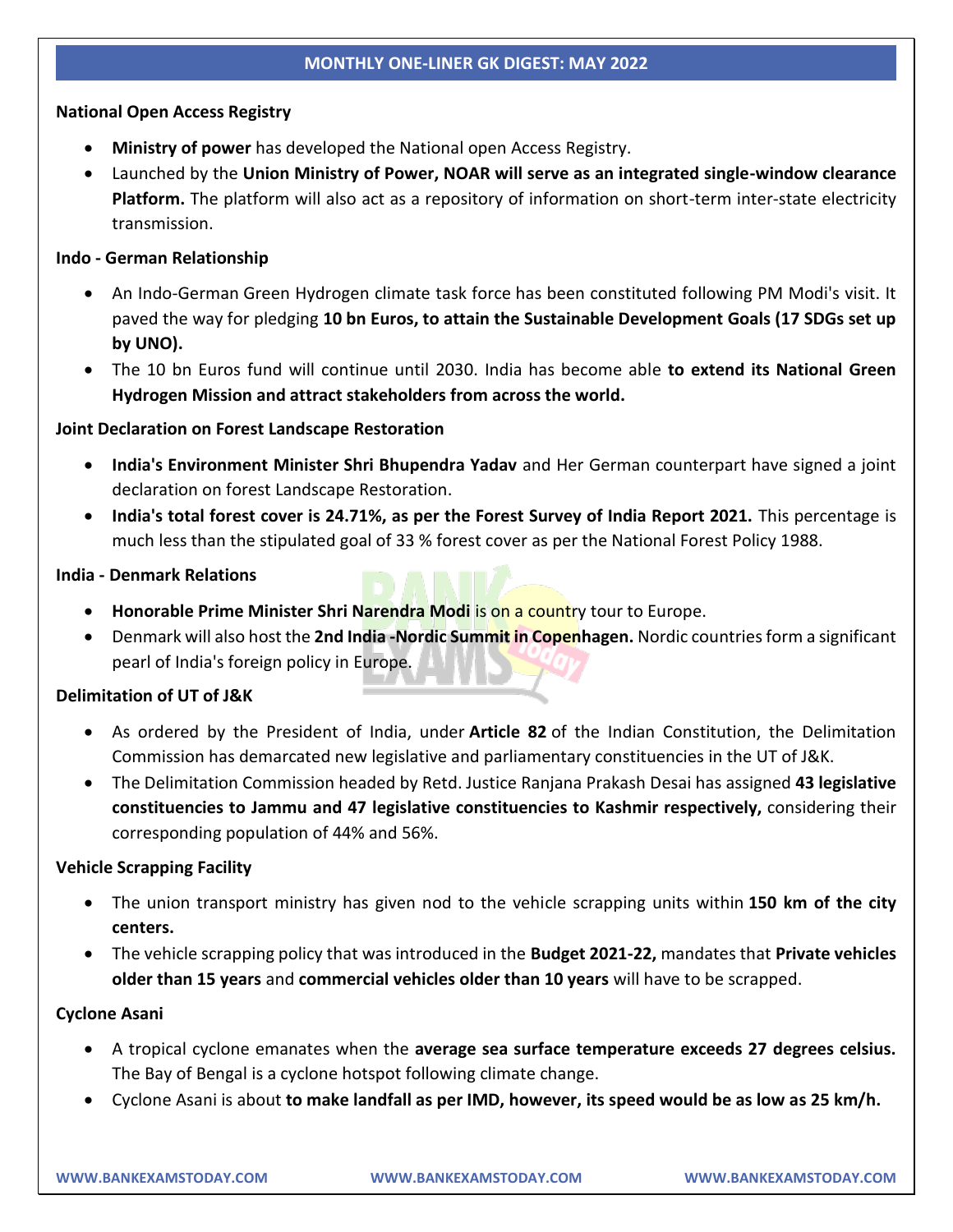# **Collaboration to Combat Hate Speech**

- **Hate speech is a major menace being faced by India and is deeply harming communal harmony and her social fabric.** In order to curb the instances of hate speech, IIIT Delhi and LOGICALLY have collaborated.
- The MHA had also set up a **committee on combating hate speech under the cabinet secretary Shri Rajeev Gauba.**

# **Tomato Flu Outbreak in Southern Parts of India**

- The children who got affected by **this disease have seen different kinds of symptoms like abdominal cramps, nausea, vomiting or diarrhea, and discoloration of the hands, knees, and buttocks.**
- Since **Tomato flu is contagious, there is a need to avoid close contact** with the infected person.

# **Skill India International Centre to be developed in Varanasi**

- A MOU was signed between **NSDC international & Hindustan Ports Ltd to introduce a skill center** in Varanasi to train Indian youth for overseas employment.
- The main objective of the skill center is **to provide high-quality training to Indian youth and also meet the global demand of countries like UAE, Canada, etc.**

# **YUVA Tourism Clubs**

- The main aim of these initiatives is **to nurture and create an interest in cultural heritage and a passion for tourism from class VI-Class X of the school.**
- The tourism ministry has also issued a **handbook which provides information to the clubs on what are they supposed to do.**

# **23.5 Lakh Premature Death in India Lancet Study**

- **According to the latest study published in The Lancet Planetary Health Journal**, India saw 23.5 L premature death due to pollution.
- The main cause of **pollution-related deaths is ambient PM 2.5 tiny particles** in the air which in turn leads to 9.8 lakh deaths.

# **Changes Done in Biofuel Policy Ethanol Blending Target Advanced**

- The new amendments have been introduced **to make the National bio fule policy even more effective which came in 2018.**
- From now onwards government will **allow more feedstocks for the production of biofuels.**

# **Formation of Cotton Council of India**

- **Ministry of Textile has announced the formation of the Cotton Council of India** under the chairmanship of Suresh Bhai Kotak.
- The formation of the Cotton Council will **help to increase the productivity of cotton and provides tangible growth in this sector.**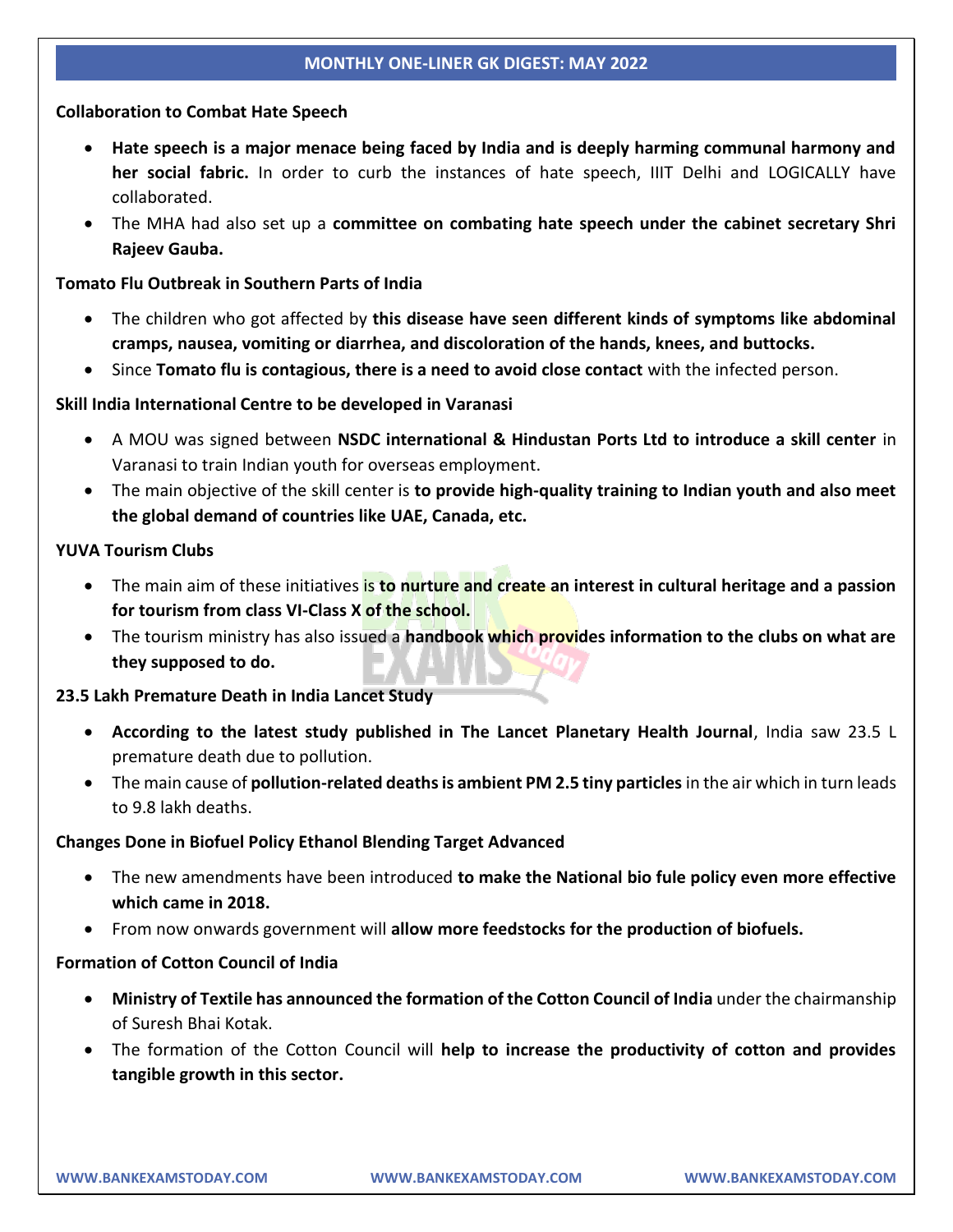# **Seoul Forest Declaration**

- Recently 15th World forest congress hosted by **Food & Agriculture Organization was held in Seoul, South Korea in which the Seoul declaration was signed and adopted by 141 countries.**
- Through this declaration, it urges all the stakeholders, and institutions to take responsibility for forests and asked for the investment **in forest and landscape restoration globally needs to triple by 2030.**

# **India is planning to Collaborate with France on Green Hydrogen**

- Presently **India has 158 GW of installed capacity for renewable energy and another 87 GW** is in the pipeline. With the help of this collaboration, India can achieve its target.
- They were also investing enormously in clean energy in India and are in the process of developing more than **24 GW of renewable energy projects in the country.**

# **Govt Decided to Impose Restrictions on Sugar Exports**

- Recently the government has decided **to put a cap on sugar exports to take action on the domestic market.**
- **Apart from that government has allowed the export of sugar up to 100 LMT (lakh metric tonnes)** with a view to maintaining price stability.

# **India's Palm Oil Imports Could Fall 11 Year Low**

- **It is also expected that India's palm oil imports in 2021-22 could fall to 6.7 million tonnes by Oct 31st** which is the lowest since 2010.
- **Apart from that government has allowed duty-free imports of 2 million tonnes** each of crude soy oil and crude sunflower oil for the current and next fiscal years.

# **Government of India plans to Build 18000 km of Highway in FY23**

- The main aim of the government is to build the **2 lakh km of national highway network by 2025.**
- Presently India's national highway construction slowed to 28.65 km per day and they wanted to **increase it to 50 km per day.**

# **Govt of India Approves New Rules for MSME Cluster Development Programme**

- With the approval of this, it **will enhance the competitiveness and productivity of micro and small enterprises by undertaking certain interventions.**
- It includes the **setting up of common facility centers and infrastructure development.**

# **PM Employment Generation Programme extended till FY26**

- The main objective of the scheme is **to facilitate the generation of employment opportunities for youth across the country** by assisting them in setting up micro-enterprises in non-farm sectors.
- As per their commitment, **this scheme will create sustainable employment opportunities for about 40 lakh persons in five financial years.**

# **Banking**

# <span id="page-5-0"></span>**SEBI releases Easier Anchor Investor Rules**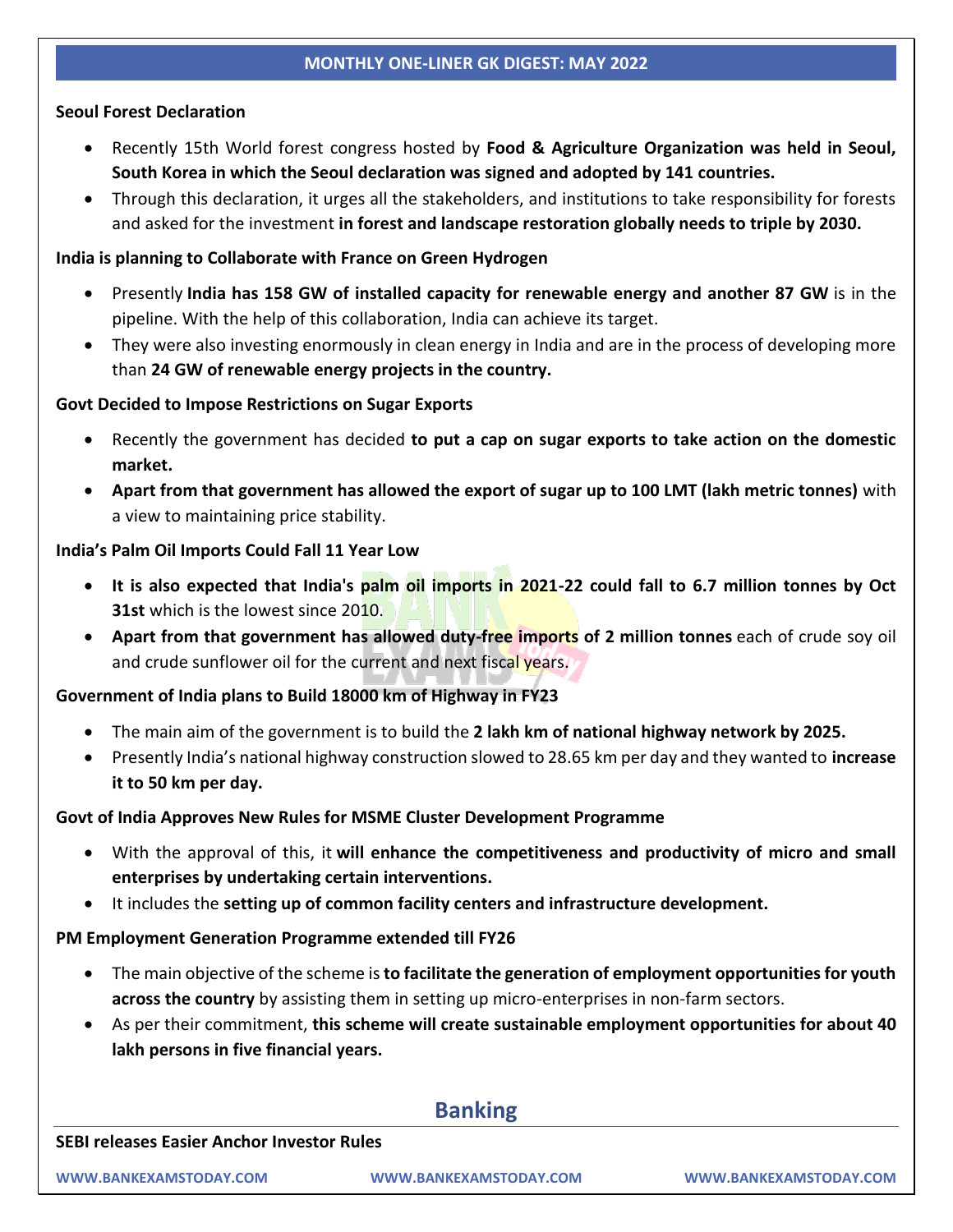- Anchor Investors are those institutional investors whose investment in an IPO motivates others to invest. These investors boost the confidence of the retail investors. They are also called **Celebrity Investors.**
- **Lock in period** for the Anchor Investors has been reduced to **30 days** for public issues exceeding 10000 crore rupees.

# **SEBI to Join Account Aggregator Framework**

- Securities and Exchange Board of India, will join the **account aggregator framework for data sharing.**
- The account aggregator framework is meant **to allow the customers to share information about their mutual fund and stock portfolio with the financial service providers,** such as Brokers, lenders, wealth managers, etc.

# **LIC IPO: Anchor Investors**

- Anchor Investors, who are considered to generate confidence among the retail investors, have invested **5,600 crore rupees** since the IPO was first opened for them.
- The Securities market regulator SEBI had easies the norms **for conducting the IPO of LIC by allowing below threshold liquidation of company shares (i.e 3.5%, instead of 5%).**

# **RBI Hikes the Key Policy Rates**

- The Central bank (RBI), held a surprise meeting of the **Monetary Policy Committee and brought about key changes in policy rates.**
- **Looking at the consistently growing inflation, which crossed the 4+/- 2% threshold this quarter at 6.95%,** the Reserve Bank of India hiked the key policy rates. The increase is meant to contain inflation in the long term.

# **CEA Estimates the Indian Economy to Grow 7- 8.5%**

- Chief Economic Advisor in a recent **meeting projected the Indian economy to grow at 7 -8.5%.**
- The **Chief Economic Advisor Dr. V Anantha Nageswaran**, in a recent meeting with the credit agencies, forecasted the Indian economy to grow at 7 to 8.5%.

# **Services Export at an All Time High**

- The services Export has reached **254.4 bn USD**, this fiscal.
- India's Services sector export grew by **23.4%,** in 2021-22 to touch above 250 bn USD mark despite the pandemic causing serious restrictions on trade.

# **5 Trillion USD by 2029**

- The IMF has projected that **India would achieve the 5 Trillion USD mark by the year 2029.**
- **India is a 3 trillion USD economy and stands as the 6th largest in the world.** The Government of India had put forth her ambitious target of achieving 5 Trillion USD by 2024. However, COVID 19 pandemic created havoc on all sectors of the economy by forcing the markets to close.

# **Banks Follow RBI's Policy Stance**

 The Reserve Bank of India, in an unprecedented move, held an emergency meeting of MPC and announced new policy rates **to contain the inflation which had soared past the 6% threshold.**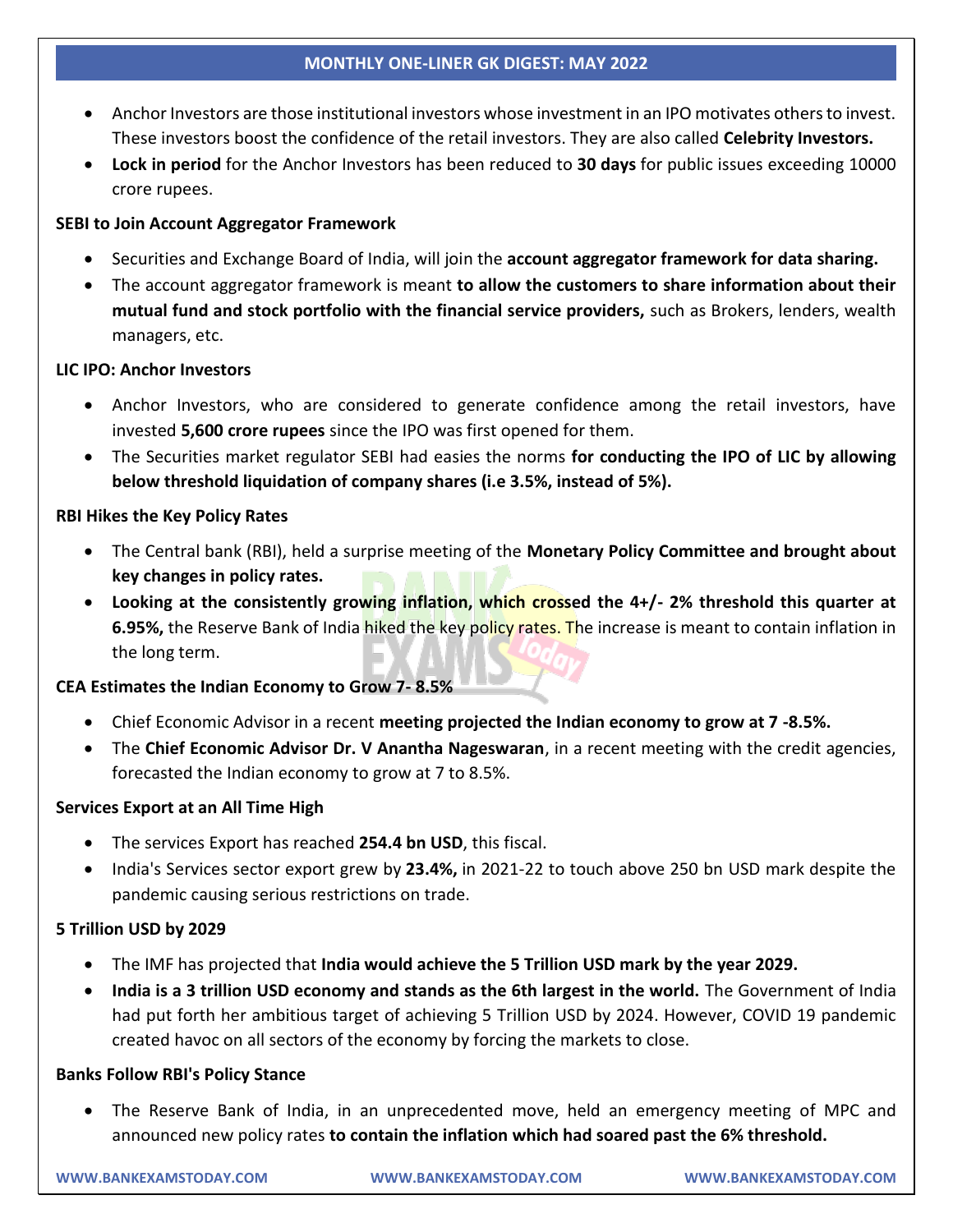The Reserve Bank of India has been mandated **to maintain inflation in the range of 2 to 6 %. RBI hiked the repo by 40 bps following which ICICI Bank,** Bank of Baroda, and Bank of India made corresponding hikes in their interest rates too.

# **Services PMI Grows to 5 Months High**

- **Purchasing Managers Index is an index of goods and services sector growth expansion**. It categorizes countries below and above 50 indicating contraction and expansion respectively.
- India's Services sector PMI has jumped to 57.9 indicating robust demand in her services sector. The services sector contributes **54% of gross value added (GVA), currently.**

# **RIL becomes 1st Indian Company to Cross the 100 bn USD Mark**

- The consolidated revenue of **RIL stands at 7.92 lakh crore Indian rupees.** During the last fiscal RIL generated 2.1 lakh new jobs.
- Becoming a 102 bn USD company makes RIL, a significant player in the nation's growth story. Mukesh Ambani is the **2nd richest individual in the country, behind Gautam Adani.**

# **Sagarmala Project gets a New Target**

- The government of India has recently revised the total investment to be made under the Sagarmala Project, **launched in 2015.**
- Sagarmala, an ambitious project that aims to ensure last-mile coastal connectivity, has seen a revision in the **Investment target from 1 Trillion Rupees to 6.5 Trillion Rupees.**

# **India has 100 Unicorns worth 333 billion USD**

- As per **Ministry of commerce data**, India has a total of 100 Unicorns.
- India has added 44 unicorns in fiscal 2021-22, worth 93 billion USD. As per the Dept for Promotion of Industry and Internal Trade, as many as **66,000 startups** have come.

# **Urban Unemployment Dips to 8.7%**

- As per the labour force participation survey conducted by the National statical office, the **urban Unemployment has improved to 8.7%, from 9.8% last quarter (Sept 2021).**
- **Labour force participation survey is conducted for people above the age of 15 years**, obeying the mandate of Article 24 of the Indian Constitution that prohibits employing children below 14 years of age.

# **Govt to Privatise United India Insurance**

- The **government has infused 100 crore rupees into United Insurance** this fiscal to improve the health of the insurer. The insurance company had reported a net loss of 1,485 crore rupees in 2019-20.
- The task of disinvestment is carried out by DIPAM, which is under the **Ministry of Finance.**

# **NGT Imposes Fine**

- The **National Green Tribunal** has imposed a fine on Singareni collieries in Telangana.
- Singareni collieries have been punished with a **penalty of 41.21 crore rupees** for violating the environment clearances and mining excess coal, in Telangana. It is a state-owned unit of Telangana under the Ministry of Energy Resources.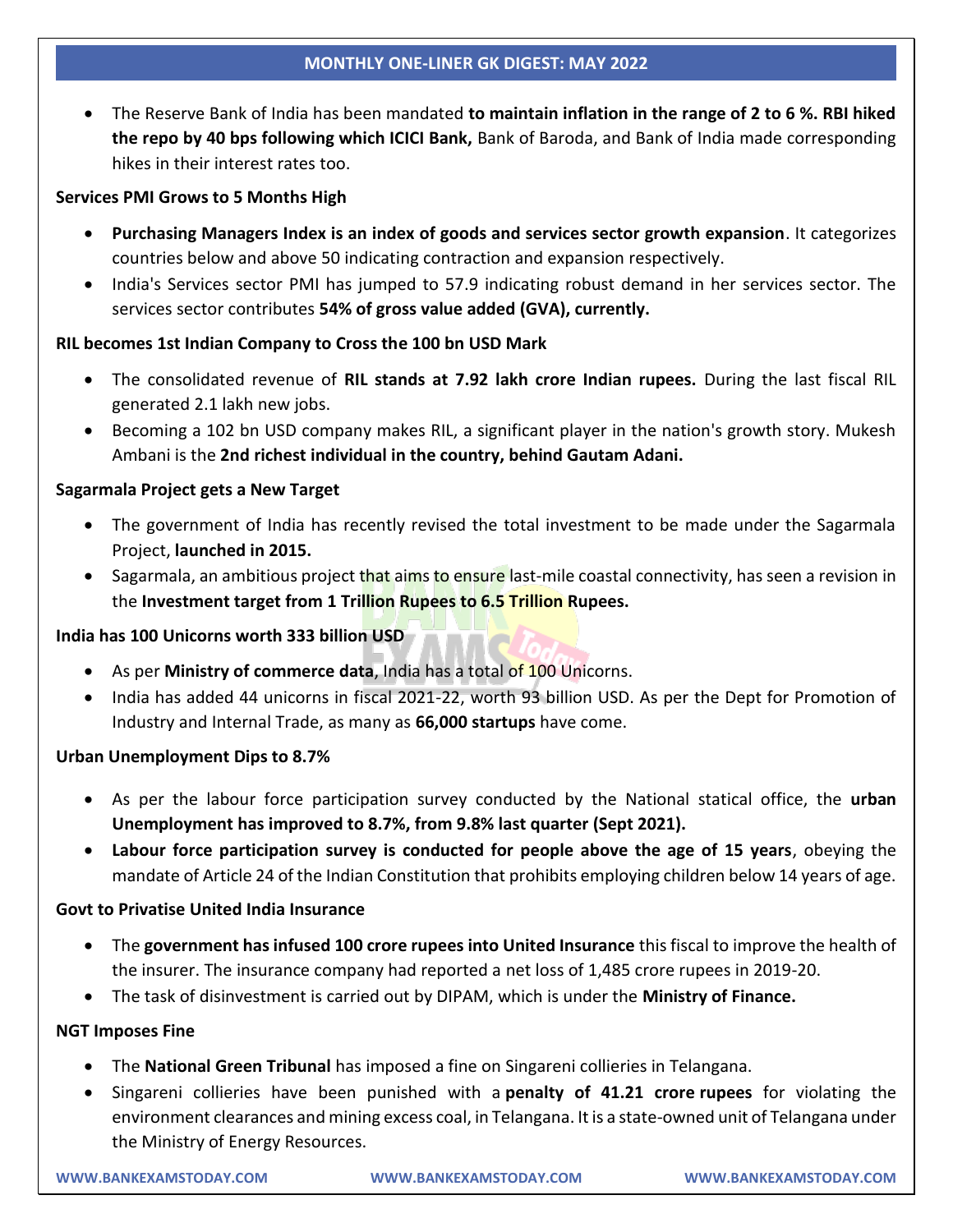# **Toyota to Invest 4800 crore Rupees**

- A **MoU** has been signed between **Toyota Kirloskar Motors and Toyota Kirloskar auto parts to invest 4100 crore** Indian rupees and the rest **700 crores** will be invested by **Toyota Industries Engine India.**
- The plant would be set up in Karnataka and is bound to give Phillip to the electric vehicle industry. It is a part of the **Go Green, Go Local initiative.**

# **NSDL Investor Awareness Program for Boasting Investment**

- The Investor awareness program has been named **Market ka Eklavya**, it has been introduced to raise awareness among the investors for boosting the investment atmosphere in India.
- As per the **USTR data, less than 2 % of Indians, make investments in money and capital market together**, whereas this data in the **United States of America is close to 35%,** thus allowing the market to make domestic borrowings with more sovereignty.

# **Release of Taxes from Central Pool**

- As recommended by the Finance committee, the central government has **released this sum as a grant against the Revenue Deficit.**
- As per the **15th finance commission report, the states have a share of 41 % in the central pool of taxes.** 1% tax has been kept separate for the development of UT Jammu and Kashmir and UT of Ladakh.

# **Banks Considering a Database of Frauds**

- As directed by the **Reserve Bank of India,** Banks are considering constituting a database of frauds, for better credit penetration.
- On the lines of the **Central Fraud Registry**, the Indian public and private sector banks are also mulling having a similar database that would record even attempted fraud.

# **Switch Mobility to Invest 1000 crore Rupees**

- In a push for the Government of India's **FAME 2.0** that seeks to make India an electric vehicle destination, many private players have come forward to make investments.
- The electric vehicle unit would be **set up on the outskirts of Chennai in Tamilnadu.**

# **SEBI Revises InvITs Rule with Regards to Payment for Fees for IPO**

- SEBI has come up with new norms **to implement draft filing fees to be paid by infrastructure investment trusts (InvITs)** for IPO and rights issues.
- According to present data, **a total of Rs 21,195 crore was collected through InvITs in 2021-22.**

# **Xpress Car a New Digital Car Loan Scheme Launched by HDFC Bank**

- The bank has linked its **lending application with all automobile dealers across the country** to facilitate this scheme for end-users.
- This car loan scheme **provides loans faster, and more convenient, for car buyers through a digital medium.**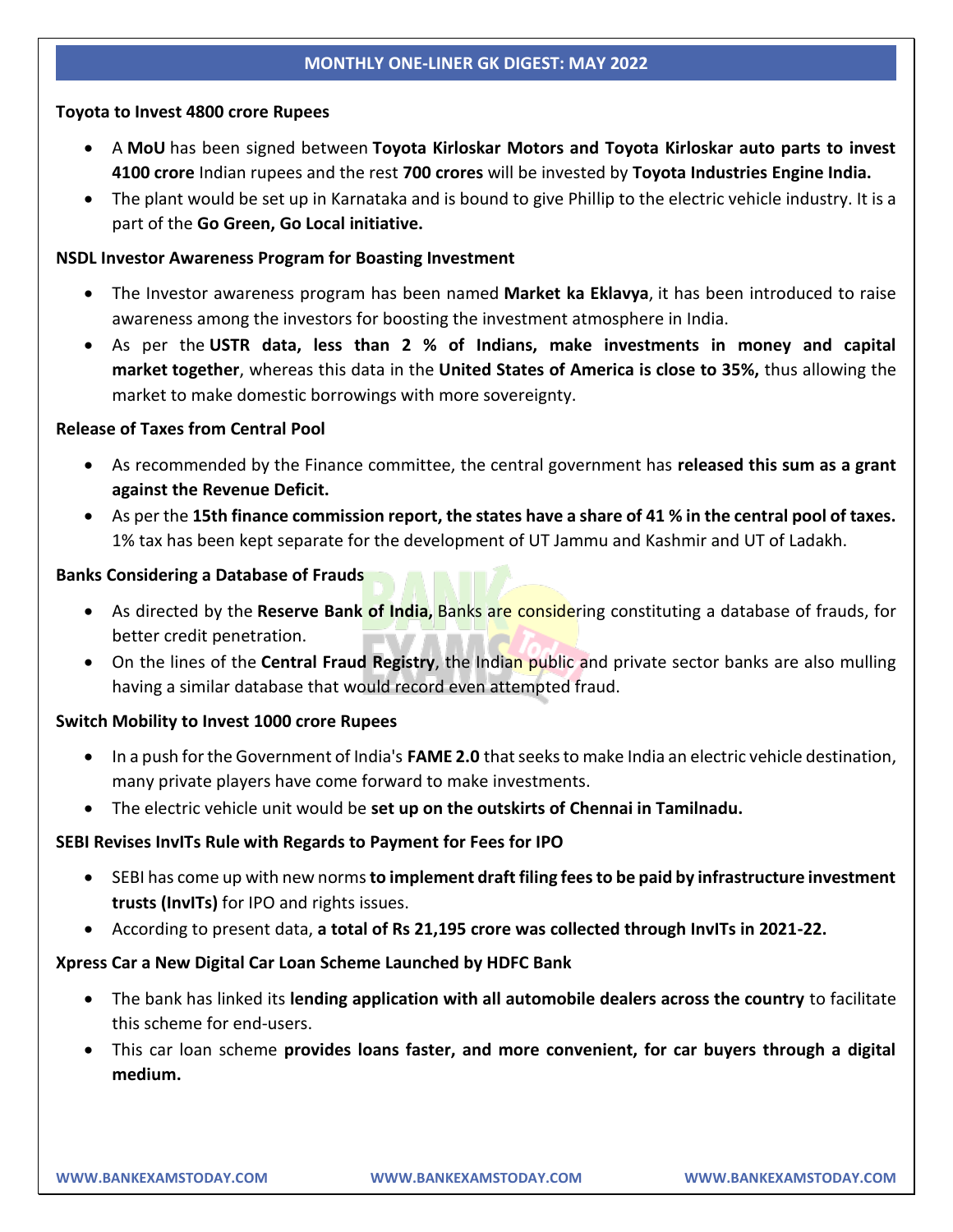# **Rupee Slips into its Lowest Value and its Impact on Economy**

- Reserve Bank of India's (RBI) monetary policy committee (MPC) also could not stop the **rupee's decline with their changed policy rates** as a widening current account deficit possess a concern.
- In order to counter the currency loss, RBI has been using forex reserves but even forex reserves have **also been dropped to their lowest level in a year.**

# **RBI Revises Norms for Banks on Short Term Crop Loan Under KCC**

- RBI modified norms for banks **to claim the amount of interest subvention provided to farmers under the short-term crop loan scheme** through the Kisan Credit Card (KCC) during the last fiscal.
- Pending claims for the **fiscal year 2021-22 can be submitted by June 30, 2023, and they must be duly certified by statutory auditors** whether it is true or false.

# **SEBI Proposes Tighten Norms for CIS**

- Securities & Exchange Board of India tightens the regulatory framework for **Collective Investment Scheme (CIS).**
- SEBI mandated a **minimum of 20 investors and a subscription amount of atleast Rs 20 crore** for each CIS.

# **PAN to be Mandatory in More Transaction**

- A cash deposit (or deposits) aggregating **to Rs 20 lakh or more in a financial year.**
- **Having one or more accounts of a person with a banking company**, a co-operative bank, or a post office will require PAN to be furnished.

# **Two New Schemes of Repco Bank Launched by Union Minister**

- The **New deposit scheme which is also called Repco Subiksham destined for senior citizens** which are above the age of 60 years and super senior citizens who are above the age of 80 years.
- The Interest rate under this **scheme was decided as 7.15% for senior citizens and 7.25% for super senior citizens.**

# **Retail Inflation Jumps to 7.79% in April, Which is Highest in 8 Years**

- **India's retail inflation took a sudden turn and jumps to 7.79 percent in April**, which was mainly caused due to high oil and food prices.
- This is the **fourth consecutive month where CPI figures stood above RBI upper tolerance limit.**

# **India's FY23 Growth Forecasts Cuts to 7.6%**

- As per the **Morgan Stanley Report the growth forecast of India for FY23 has been revised to 7.6% from 7.9%** which is estimated earlier.
- Apart from that, **it has also projected the global growth at 2.9% for the year 2022** which is below the half 6.2% of the previous year i.e 2021.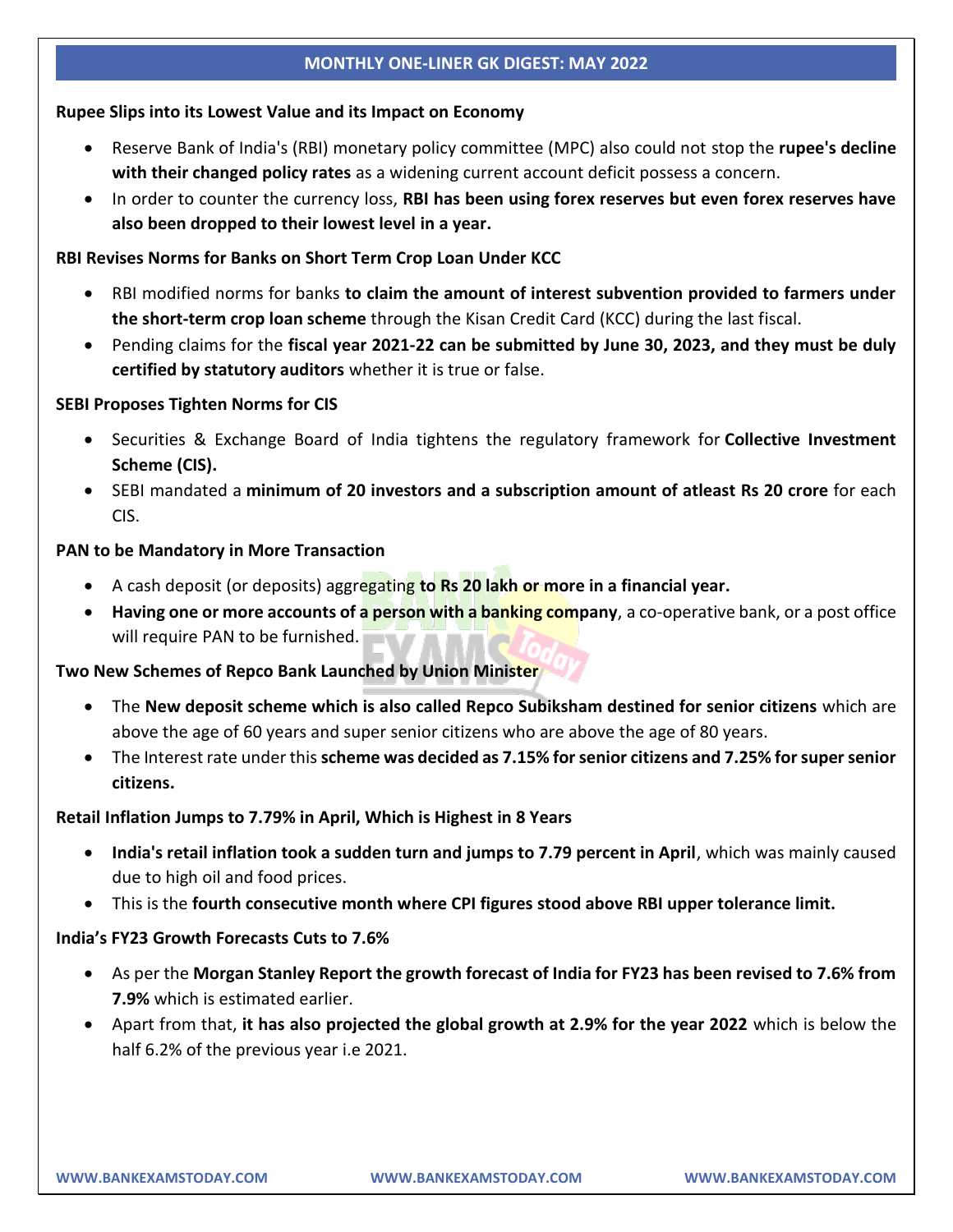**'Trade nxt' is a Cross Border Online Platform Launched by Union Bank of India**

- It provides a hassle-free experience and various services for all enterprises **who were unable to conduct all export-import transactions, they can get a letter of credit, bank guarantees, export/import bills, outward and inward remittances, and many other things in a single platform.**
- Apart from that, it includes many key features like **digital transactions around the clock, payment reminders, payment due dates, etc.**

# **Union Government Overachieved the Target of Assets Monetization for FY22**

- During the review of the asset monetization plan it has been revealed that the **government has monetized the assets worth 96,000 crores for FY22 compared to the target of 88,000 crores.**
- This has been **achieved by state and central governments under the asset monetization program** and in upcoming years they have an investment potential of 9 lakh crores.

# **Penalty Imposed on KEB Hana Bank by RBI**

- **59 lakh penalty has been imposed by RBI on KEB Hana Bank** for not following certain norms related to interest rates on deposits.
- During an inspection, **RBI came to know that it doesn't comply with the directions issued by RBI under 'Reserve bank of India'** (interest rate on deposits) directions 2016'.

# **India's First Dental Insurance Plan Launched By PNB Met Life Insurance**

- **•** Recently **PNB Met Life Insurance has launched its first dental plan through which customers can secure** their dental health at any time.  $\overline{\phantom{a}}$
- This Dental package offers the **customer the complete package of benefits and also financial assistance with costs related to dental health.**

# **Remittances to be increased by 4.2% in 2022**

- According to estimates it is expected that **remittance to be increased by 4.2 % to reach \$630 billion in 2022.**
- While **India, emerged as the largest remittance-receiving country in 2021** while Mexico occupied second place and pushed China to third place.

# **Indian Economy to Grow by 12-13% Expected by Rating Agency ICRA**

- According to ICRA's recent report, the **Indian economy will likely grow by 12-13%** as per the maintained **GDP projection of 7.2%.**
- The business activity monitor was kept at **115.7 for April which is 16% higher than the last year.** The same growth will be expected to be maintained in May.

# **Government Extends GST Payment Deadline**

- The GST payment deadlines have been **extended till May 24** as the customers were **facing technical glitches in the GST portal.**
- The actual deadline for **filing FORM GSTR-3B and GSTR-2B is in April 2022, according to CBIC.**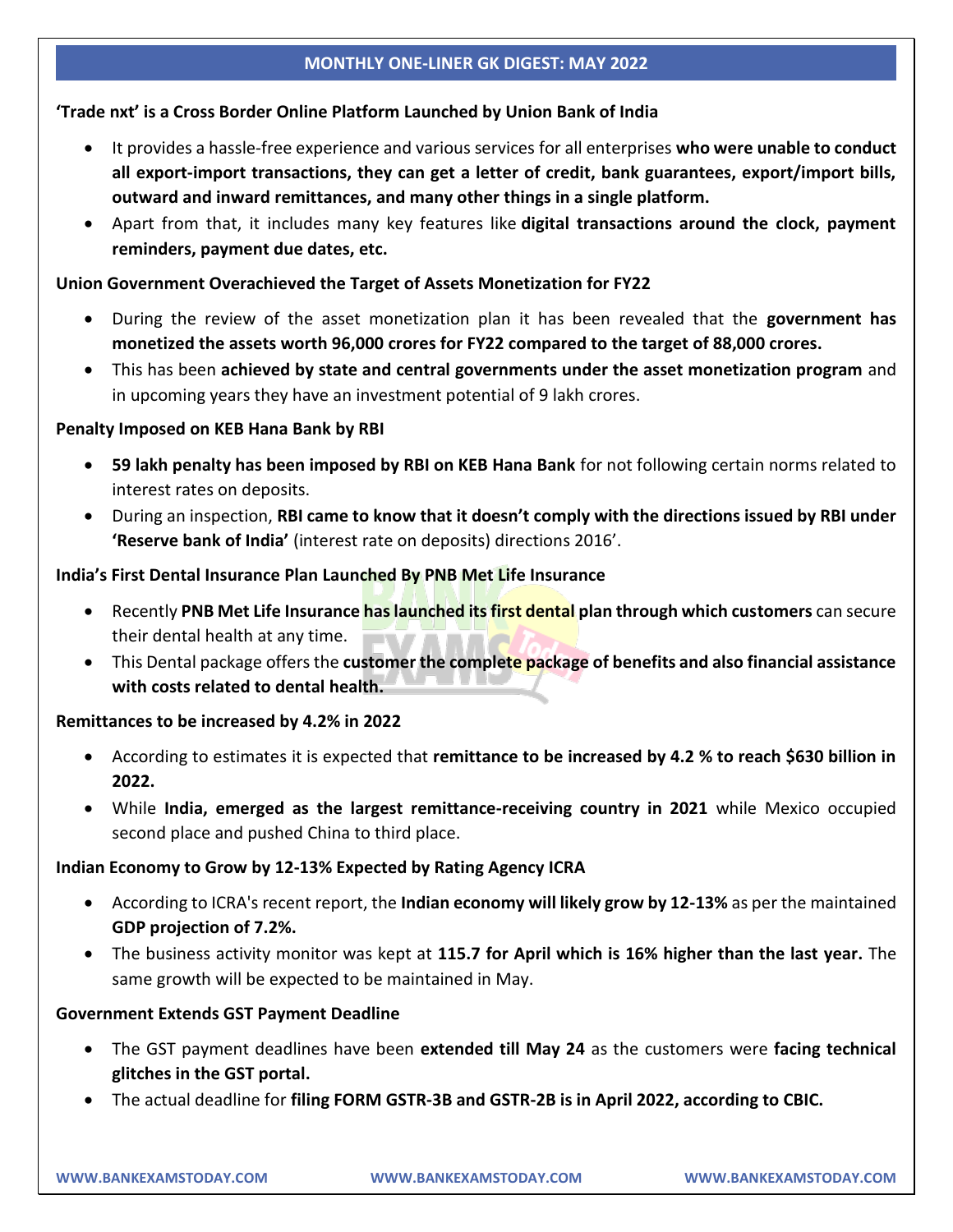# **United Nations Dropped the Global Economy Growth by 3.3% in 2022**

- The global economic growth faces a major impact **due to the Ukraine war, it has been reduced from 4.0% to 3.3% by United Nations.**
- As the world is recovering from the **COVID-9 Pandemic at a slow pace, suddenly due to war global food and commodity prices** have drastically increased and creating inflationary pressures.

# **India's Central Bank RBI has Modified Eligibility Criteria**

- **Due to licensing and authorization-related requirements subjecting to fishing and aquaculture** are getting varied from State to state that RBI has made few changes to eligibility criteria.
- According to the recent notification, **the respective beneficiaries must own or lease any fisheriesrelated assets such as ponds, tanks, open water bodies, raceways, hatcheries, rearing units, etc** must possess authorization from their respective states.

# **RBI issued Directions for Banks and ATMs on Card less Cash Withdrawals**

- The Reserve Bank of India, **issued guidelines for all Banks and ATM operators to enable an option of cardless cash withdrawal by using the Unified Payment Interface (UPI Facility).**
- Initially, the **cardless cash withdrawal facility is provided by only a few banks** in their respective bank ATMs.

# **Global Rating Agency S&P Cut India's Growth to 7.3%**

- **According to recent projections done by S & P,** India's growth forecast has been reduced **to 7.3% from 7.8% (which was estimated earlier).**
- It has also increased its inflation **forecast for India by 90 basis points (bps) to 6.3%.**

# **FDI Inflows in India Increases to \$83.57Bn In 2022**

- According to a recent report released by the **Consumer industry has stated that the FDI inflows in India have been increased from \$81.97Bn to \$83.57Bn.**
- When we compared **to the last seven years the FDI inflow in India has been doubled** and 20-fold from 2003-to 04.

# **RBI Bank Board Agreed to the Payment of 30,307 cr to the Government**

- Recently **RBI bank board approved the transfer of a 30,307cr** surplus to the government.
- Apart from that **RBI's Monetary Policy Committee (MPC), estimated that the GDP growth rate for Financial Year 2022-23 would be 7.2%.**

# **India's Forex Reserves Declined by 2.676 bn Dollars**

- As per recent data released by India's central bank RBI, the **country's forex reserves has been declined by \$2.676 bn to \$593.27bn.**
- In the Earlier week, the **reserves had already declined by USD 1.774 billion to USD 595.954 billion. Now its number stepped up to \$2.676 bn.**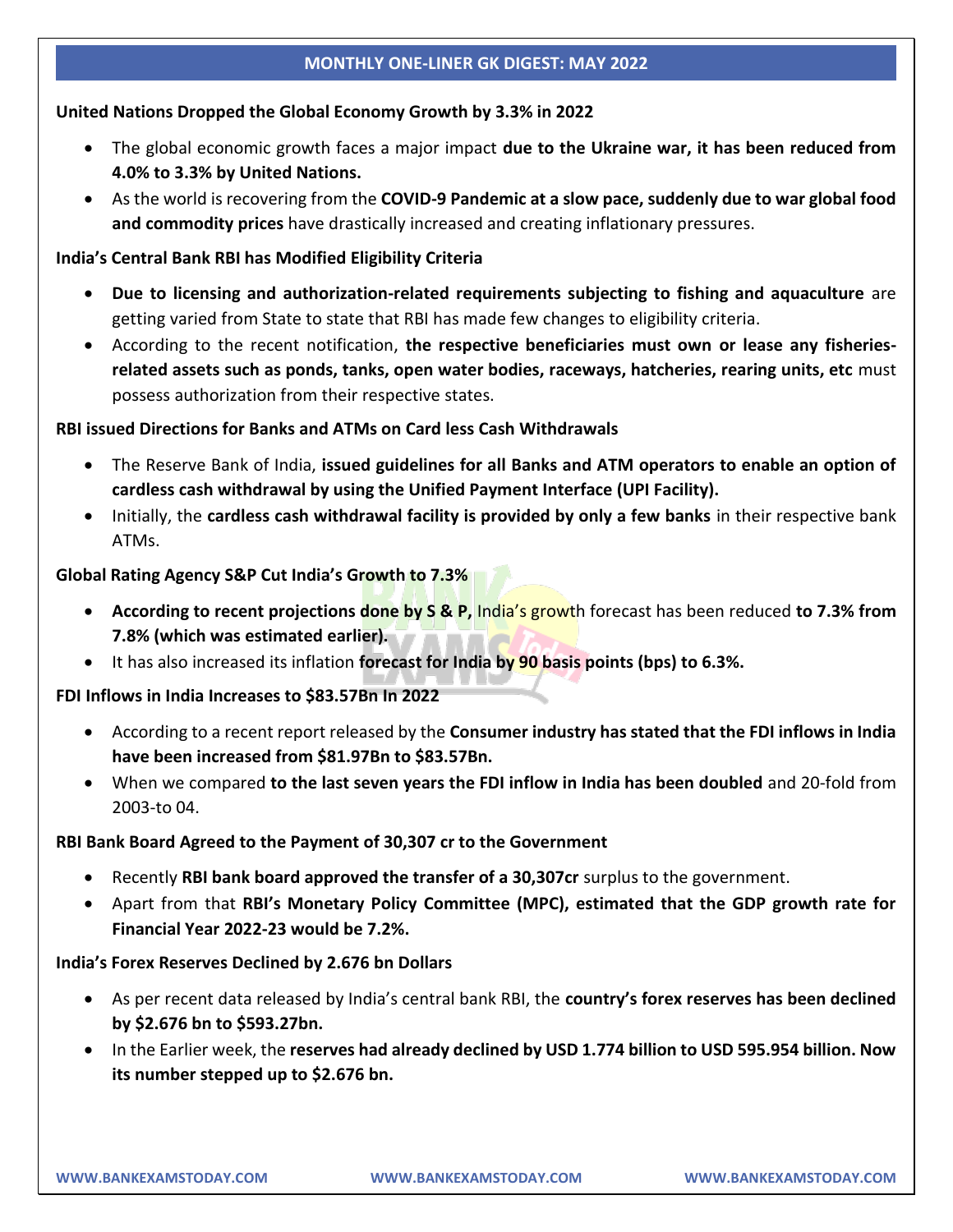# **Petrol to Get Cheaper by Rs 9, Diesel by Rs 7 as Centre cuts Excise Duty**

- The government has cut down excise duty on petrol **by Rs 8 per liter and diesel by Rs 6 per liter.** This results in to decrease in the price of petrol by Rs 9.5/ltr and diesel by 7/ltr.
- Apart from that, the government will give an **Rs 200/ cylinder subsidy to Ujjwala Yojana beneficiaries for 12 cylinders in a year.**

# **Frauds in Public Sector Bank Falls to 51%**

- In a recent **report released by India's central bank RBI stated that there has been a fall of 51% i**n frauds involved by Public Sector Banks.
- But, the number of fraud cases didn't fall at the same speed, from **2021to 22 a total of 7,940 frauds were reported by the PSBs besides 9,933 incidents reported in FY21.**

# **India Sends over a \$2 bn Humanitarian Consignment**

- As there is a huge crisis in **Sri Lanka India supplied a large amount of humanitarian assistance consignment worth over Rs 2 billion** to tackle this situation.
- The consignment includes **9,000 metric tons of rice, and 50 metric tons of milk powder, together with over 25 metric tons of drugs** and other pharmaceutical supplies for emergency use.

# **Centre Think over of Spending 2 lakh Crores to Fight Inflation**

- As per recent data, retail inflation rose to an eight-year high in April i.e **7.79%** while wholesale inflation rose to at least a **17-year high i.e 15.08%.**
- The recent decision taken by the government on cutting down the prices of petrol and diesel will also impact the revenue of the government which is estimated at **around 1 lakh crore.**

# **RBI hints at an Increase in Policy Rates in the Next MPC Meeting**

- As a part of that **RBI hiked the repo rate by 40 basis points to 4.4%, and is expected to increase** the key lending rates again in the June meeting.
- Both fiscal and monetary authorities are brainstorming **to control inflation which has already stayed above the central bank's mandated target band of 2-6%.**

# **Market Regulator SEBI Issues New Rules for Constitution**

- SEBI has constituted a Working Group that consists of various stakeholders from the passive fund's domain like AMCs, mutual fund trustees, and stockbrokers. **On basis of the recommendation of the committee, SEBI has issued new norms for Passive funds.**
- In lieu of debt ETFs and index funds, the market regulator **SEBI capped group-level exposure at 25%** the cap will not apply when it comes to investment in public sector entities.

# **RBI formed a Panel to Review Customer Service Standards**

- The timeline was given for the committee **to submit its report three months from the date of the first meeting.**
- The option has been given to the committee that **they may also invite domain experts and RBI officials for consultations or to participate in its discussions.**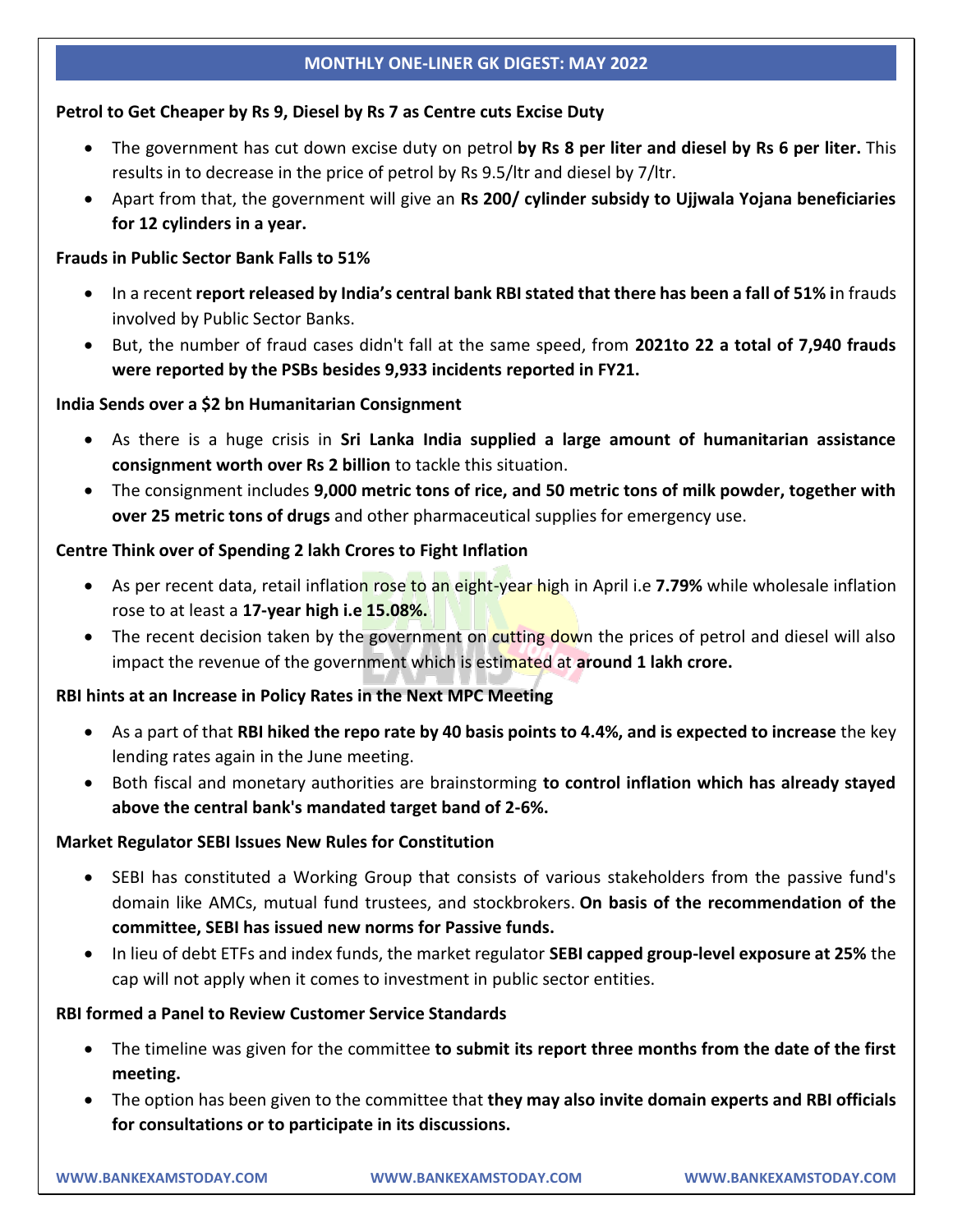# **India's Export may Rise to \$1T by 2030**

- **According to Commerce Ministry Piyush Goyal informed that India** can achieve a target of \$1 trillion worth of merchandise and service export.
- India has already touched the record of **\$421.8 billion in exports during FY March 2022.**

# **RBI Enhance the Housing Finance Limit to Rs 10 Lakh**

- **As per RBI's recent notification** limit on loans for carrying out repairs, or any alterations to their house had now been **revised to Rs 10 lakh in metropolitan centers Rand s 6 lakh in other centers for all urban cooperative banks.**
- Initially, the limit was pegged at **Rs 2 lakh in rural and semi-urban areas and Rs 5 lakh in urban areas.**

# **Public Sector Banks to pay Rs 8,000 cr Dividend to Centre**

- Recently **RBI also transfer a surplus of 30,307cr to the government** to tackle the economic challenges.
- According to Banking Regulation Act, **banks should pay dividends only if they have cleared their capitalized expenses, and can carry forward losses that should be waived off.**

# **SEBI Simplifies the Procedure for Issuance of Duplicate Securities**

- Market regulator the **Securities and Exchange Board of India (Sebi) has simplified the procedure for issuing duplicate securities** which provide a hassle-free experience and is investor-friendly.
- These changes have come due to a **recent review of the regulator, on the procedure followed by the registrars and the issuer companies.**

# **RBI Planning to Introduce Comprehensive IT Outsourcing Framework**

- This could be developed under the aegis of the **National Payments Corporation of India (NPCI) or the Institute for Development and Research in Banking Technology.**
- Apart from that RBI's **Cyber Security and IT Examination Cell in the Department of Banking Supervision** to play a significant role in outlining the new framework.

# **RBI slashes Net-Worth requirement for Non-Bank Bharat Bill Payment Units**

- Non-banking companies now need **Rs 25 crores minimum** net worth to set up Bharat Bill Payment Operating Units (BBPOU).
- Presently there is a requirement of **100 crores to set up a non-bank Bharat Bill Payment Operating Units.**

# **Moody's cuts Calendar year 2022 India GDP growth Forecast**

- According to the rating agency **Moody's India GDP growth rate is pegged at 8.8% for 2022 (CY22) compared to 9.1% earlier.** Stating the reason as high inflation.
- According to them, it is expected that **India's retail inflation to increase to 6.8% in 2022 compared to 5.7% in 2021.**

# **RBI issues Guidelines for Gold Import by Qualified Jewelers**

 These Qualified jewelers can only import gold through IIBX or other exchanges but it must be approved by **International Financial Services Centers Authority.**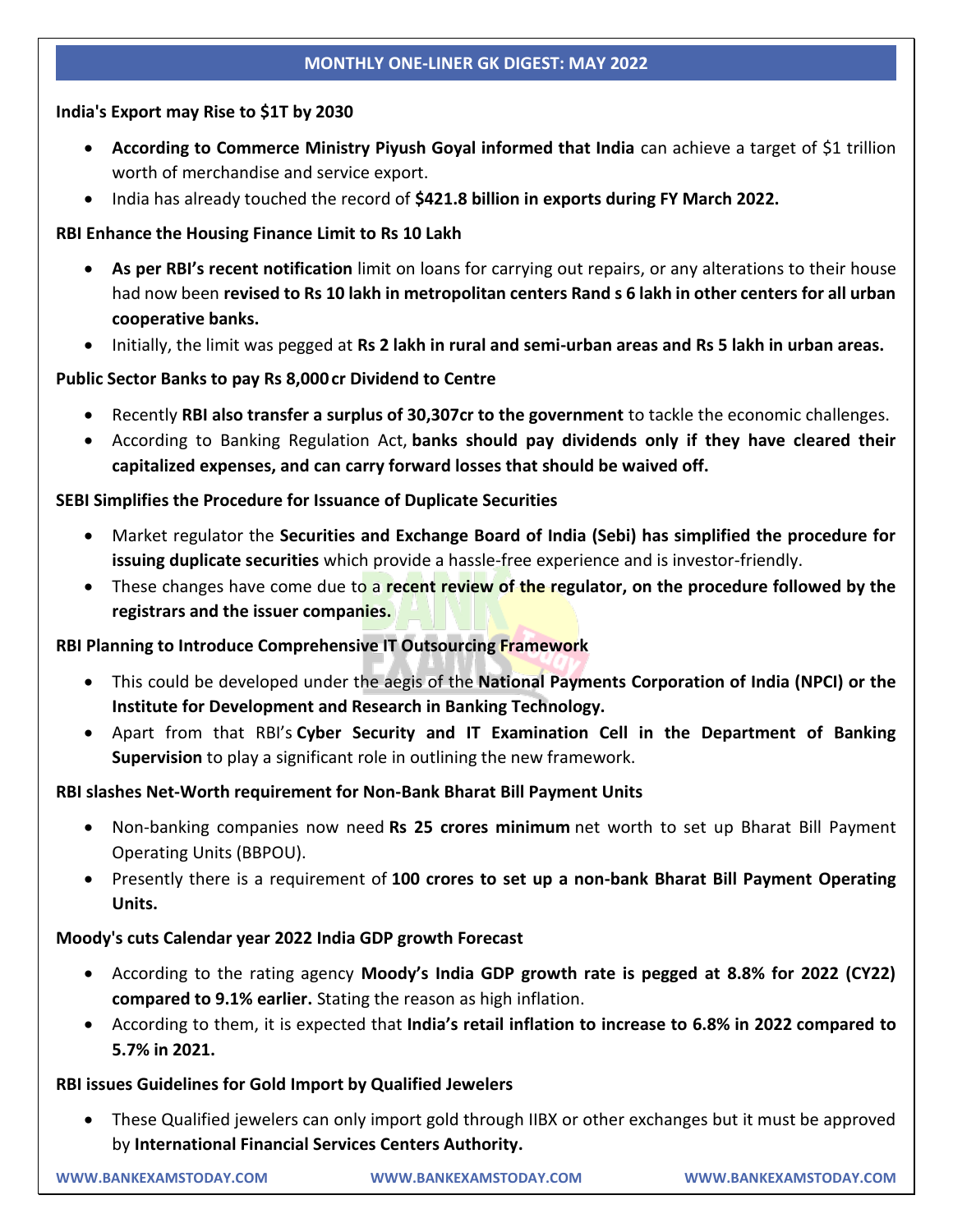In addition to it, banks can allow these **jewelers to remit advance payment for 11 days** for the import of gold.

# **RBI Planning to Explore Policy Framework for BigTech in FY23**

- As per the Central bank, the approach will have **to balance innovation with regulation, without compromising on any of the principles of risk management.**
- Generally, there are three types of risks faced by **Fintech or BigTech entities like systemic risks, operational risks, and risks affecting competition, RBI has already warned many companies** against these kinds of risks while entering the market.

# **RBI Annual Report for 2021-22**

- The Reserve Bank of India has released the **RBI Annual Report 2021-22 which mainly focus on structural reforms for sustained, balanced, and inclusive growth.**
- The **surplus of Rs 30,307.45 crore in 2021-22 compared to Rs 99,122** transferred to the government was due to a sharp increase in the Contingency Fund.

# **RBI to Adopt Graded Approach for Introducing Digital Currency**

- **CBDC or Central Bank Digital Currency is a legal tender issued by the Reserve Bank of India.** A CBDC is an electronic record or digital token of a country's official currency.
- Now they have been exploring the pros and cons of the introduction of CBDC in India, working on design elements of **CBDCs that could be implemented without any disruption or loopholes.**

# **CBIC issued Norms for Recovering Tax Dues from Insolvent Companies**

- The Central Board of Indirect Taxes and Customs (CBIC) has issued certain norms **to ensure the timely recovery of goods and services tax (GST) dues from companies undergoing liquidation.**
- **To overcome that CBIC nominated a nodal officer to ensure the filing of claims** with the Insolvency and Bankruptcy Board of India **within 90 days of the commencement of the process.**

# **Centre Amends Faceless Penalty Scheme**

- **This step has been taken to reduce the personal interface between taxpayers and officials** and to avoid delays in processing cases.
- Whenever there is a need for a personal hearing this will be conducted through **National Faceless Penalty Centre which includes video conferencing or video telephony.**

# **Centre Mulling to Lift the Curtain on Taxing NFT as a Virtual Digital Asset**

- The Central Board of Direct Taxes (CBDT) is preparing guidelines, **on what will be covered within the ambit of virtual digital assets (VDA).**
- Apart from that, they **will also provide clarity on the credit card or loyalty points, which are awarded or redeemed digitally and have underlying value or not.**

# **Alternative Investment Funds in FY22 are doubled**

 As per recent data from SEBI Alternative investment funds (AIF) received a commitment of **Rs 1.9 trillion from investors, which is more than double compared to Rs 81,228 crores.**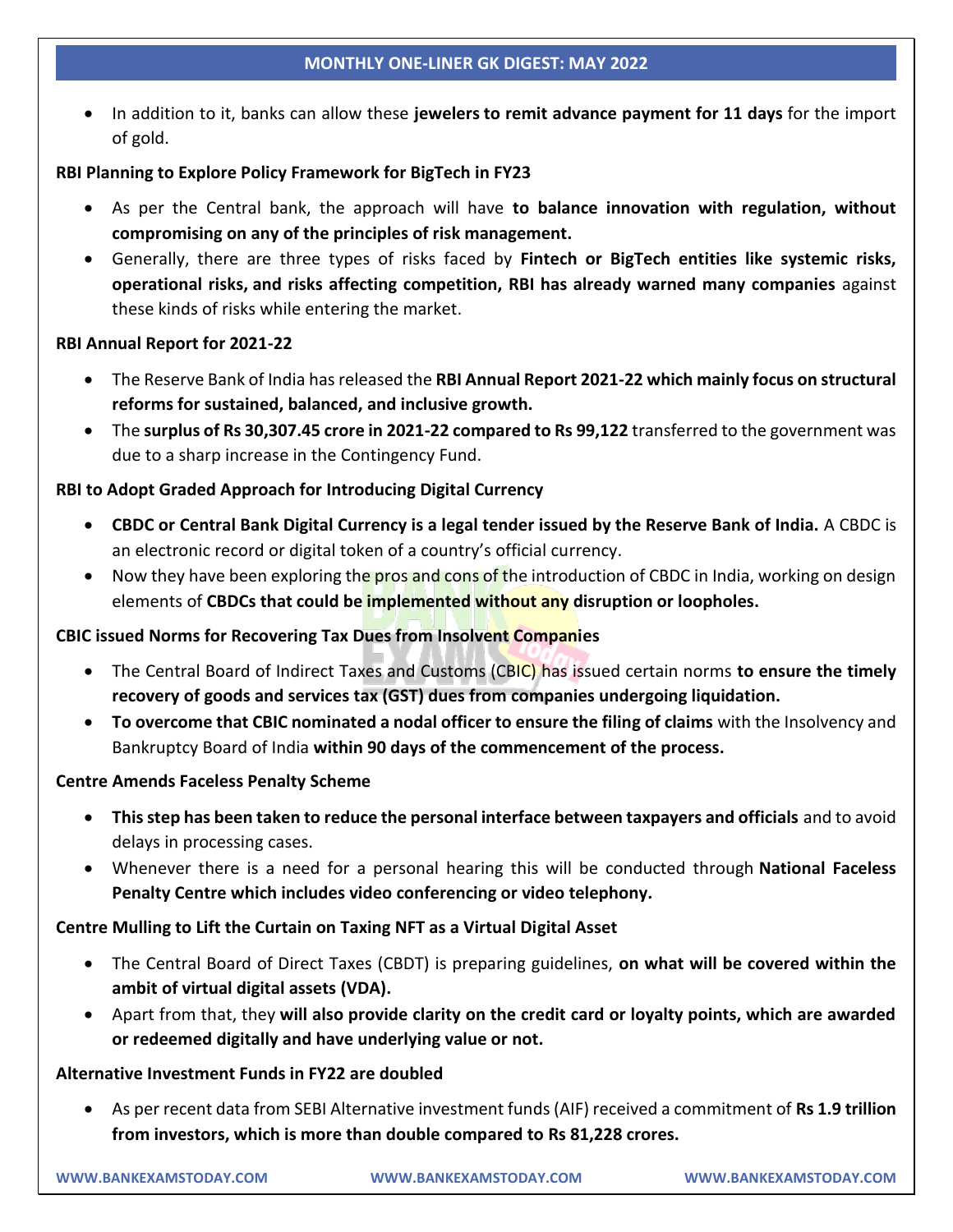This time the **biggest chunk of commitments came under Category 2 AIFs, harvesting Rs 1.62 trillion worth of commitments.**

# **Stressed assets of NBFC-MFIs to Decline by 14% as of End**

- According to a rating agency CRISIL report Stressed assets of non-banking financial companiesmicrofinance institutions are estimated **to have declined to around 14% as of March compared to 22% in September 2021.**
- It has been calculated as an **average of 97-100% in the fourth quarter of last fiscal, which shows as overall monthly collection efficiency was healthy.**

# **State Finances improve and Gross Fiscal Deficit Declines by 31.5%**

- According to the recent report of RBI State finances showed improvement in 2021-22 as the **consolidated gross fiscal deficit (GFD) of 26 states was lower by 31.5% compared to the previous year.**
- As per the information available, **the gross fiscal deficit declined mainly due to higher growth in revenue receipts this year by 30.5% compared to 8.6% in 2020-21.**

# **RBI Focussing on Emerging Risks in the Fintech Space**

- The central bank, **considering emerging risks in the fintech segment**. Since greater use of technology emphasizes the concerns related to cyber security.
- **Fintechs Companies play a vital role in providing the financial services space in terms of products**, customer servicing, back-end analytics, and delivery of services without any disruption.



# <span id="page-15-0"></span>**World Press Freedom Index**

- The RSF released the **20th version of the World press freedom Index 2022.**
- The **Paris-based NGO Reporters without Borders** has come up with the 20th edition of the world press freedom index, which is compiled based on 6 broad parameters.

# **Reports**

# <span id="page-15-1"></span>**State of Inequality in India Report**

- **Economic Advisory Council to the Prime Minister (EAC-PM), Bibek Debroy, Chairman**, has released The State of Inequality in India Report. Made by Institute for Competitiveness.
- This report provides a complete analysis of the depth and nature of disparity in India which includes **various sectors of health, education, household characteristics, and the labor market.**

# **ILO has released 9th Edition of 'World of Work'**

- It has been reported the number of hours worked **globally dropped in the first quarter of 2022, to 3.8%. About 11.2 crore jobs have lost during this period.**
- It is observed that **both India and lower-middle-income countries experienced a deterioration of the gender gap** in work hours in the second quarter of 2020.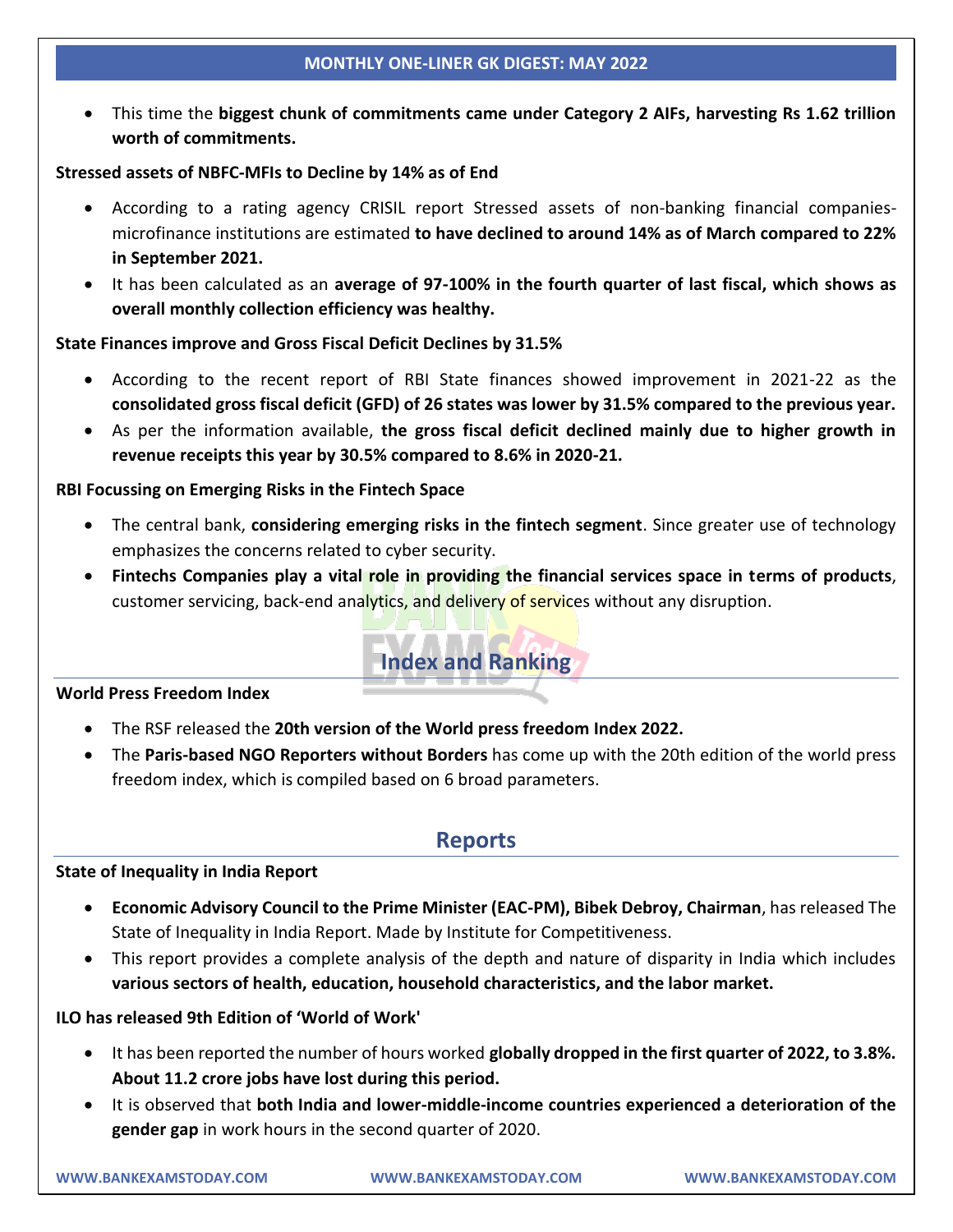**National Achievement Survey Report 2021**

- **Ministry of Education has released the National Achievement Survey 2021** which discussed about last year's assessment of over 34 lakh students in 1.18 lakh schools.
- The main objective of this survey is **to evaluate children's progress and learning competencies as an indicator of the efficiency of the education system.**

<span id="page-16-0"></span>

| <b>Name of the Person</b>                      | <b>Designation</b>                                  |  |
|------------------------------------------------|-----------------------------------------------------|--|
| Vinay Kwatra                                   | India's Foreign Secretary                           |  |
| Sangeeta Singh                                 | Additional Charge of CBDT Chairman                  |  |
| Nand Mulchandani                               | CIA's Technology Officer                            |  |
| Shri Rajiv Ranjan                              | Ex-officio Member of the Monetary policy            |  |
|                                                | committee                                           |  |
| Tarun Kapoor                                   | New Advisor to the Prime Minister in PMO            |  |
| Gyanesh Kumar                                  | New Secretary of the Ministry of Cooperation        |  |
| Alkesh Kumar Sharma                            | Secretary of the Ministry of Electronics and        |  |
|                                                | <b>Information Technology</b>                       |  |
| Archana Gulati                                 | Policy head of Google                               |  |
| Arvind Krishna                                 | <b>Federal Reserve Bank of New York</b>             |  |
| Indian American lawyer diplomat Richard Verma  | Member of the US Intelligence Advisory Board        |  |
| Jean Pierre                                    | First Black LGBTQ White House Press Secretary       |  |
| Justice Sudhanshu Dhulia and Justice Jamshed B | Supreme Court Judges, under Article 124             |  |
| Pardiwala                                      |                                                     |  |
| John Lee Ka-Chiu                               | Hong Kong's Next Chief Executive                    |  |
| Yoon Suk-yeol                                  | South Korean president in a huge ceremony at        |  |
|                                                | Seoul's National Assembly                           |  |
| Rajiv Kumar                                    | 25th Chief Election Commissioner of India           |  |
| Campbell Wilson                                | New Chief Executive Officer (CEO) and Managing      |  |
|                                                | Director (MD) of Air India                          |  |
| Sanjiv Bajaj                                   | President of CII (Confederation of Indian Industry) |  |
| Ravinder Singh Dhillon                         | Chairman and Managing Director of REC Ltd.          |  |
| Maha Saha                                      | New Chief Minister of Tripura                       |  |
| Nidhi Chibber                                  | New Chairperson of CBSE (Central Board of           |  |
|                                                | Secondary Education)                                |  |
| Dr. Swati Dhingra                              | Member of the Bank of England                       |  |
| Sindhu Gandharan                               | Independent Director For Siemens India Board        |  |
| Hassan Shaikh Mahmud                           | New President of Somalia                            |  |
| Elisabeth Borne                                | France's New Prime Minister                         |  |
| Viktor Orban                                   | Prime Minister of Hungary                           |  |
| SS Mundra                                      | Former Deputy Governor of RBI as Chairman of BSE    |  |
|                                                | (Bombay Stock Exchange)                             |  |
| SN Subramanyam                                 | MD & CEO of Larsen & Tourbo                         |  |

# **Appointments**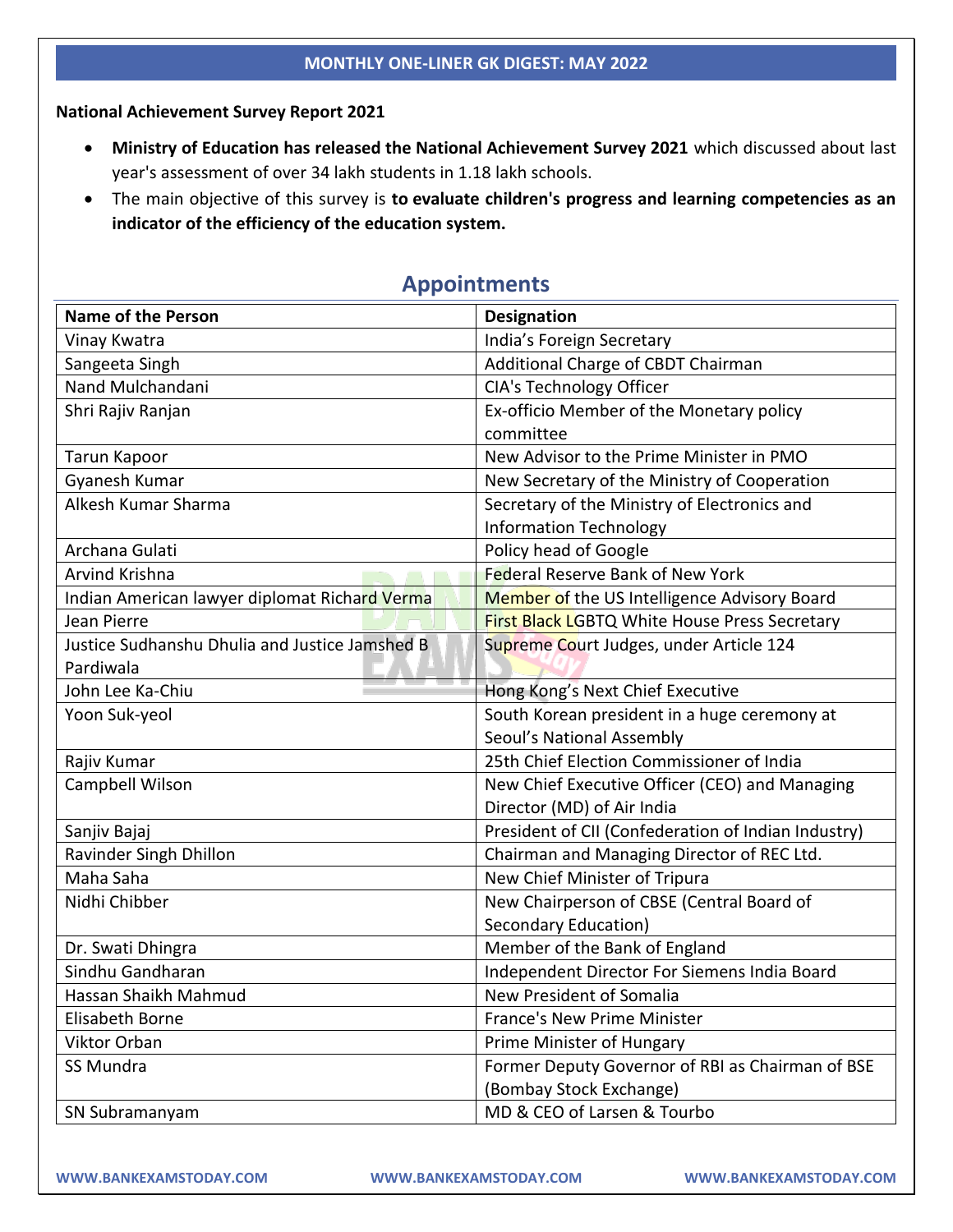| Sunil Arora                        | Non-Executive Chairman of Gram Unnati an           |
|------------------------------------|----------------------------------------------------|
|                                    | agriculture start-up                               |
| Mr. Naveen Srivastava              | Next Ambassador to Nepal                           |
| <b>B</b> Govindarajan              | CEO of Eicher Motors parent company of Royal       |
|                                    | Enfield                                            |
| Kamal Bawa                         | <b>US National Academy of Sciences</b>             |
| Pieter Elber                       | New Chief Executive Officer (CEO) of the Airline   |
|                                    | IndiGo                                             |
| <b>Gopal Vittal</b>                | MD & CEO of Bharati Airtel                         |
| Aruna Singh                        | Chairman & MD of RailTel Corporation of India      |
|                                    | Limited (RCIL)                                     |
| Salil Parekh                       | MD, and CEO of Infosys                             |
| Anthony Albanese                   | Prime Minister of Australia                        |
| Vinai Kumar Saxena                 | Delhi Lt Governor                                  |
| <b>Tedros Adhanom Ghebreyesus</b>  | Director-General of WHO                            |
| Rajesh Bhushan                     | Chairperson of the financial and administrative    |
|                                    | Committee                                          |
| Gauray Sachdeva                    | CEO of JSW One Platforms                           |
| <b>Abhilash Barak</b>              | First Woman Combat aviator in the Indian Army      |
| Indian Officer Anwar Hussain Shaik | Chair of the World Trade organization committee on |
|                                    | <b>Technical Barriers to Trade</b>                 |
| Ranil Wickremasinghe               | New Prime Minister of Sri Lanka                    |
| Sheikh Mohd Zayed Al Nahyan        | <b>Next President of the UAE</b>                   |
| Pradip Kumar Mohanty               | Additional Charge of Lokpal Chairperson            |
| Sameer Khetripal                   | New CEO & MD at Jubilant Foodworks                 |
| <b>Oscar Brodkin</b>               | Managing Director of Asia Pacific (APAC)           |

# **Awards and Honours**

<span id="page-17-0"></span>

| <b>Awards</b>                                        | Awardee                                       |
|------------------------------------------------------|-----------------------------------------------|
| Pulitzer prize again, this time under the feature    | Danish Siddiqui                               |
| photography category                                 |                                               |
| Royal Gold Medal 2022                                | <b>IB V Doshi</b>                             |
| 2022 Templeton Prize                                 | Dr. Frank Wilczek                             |
| <b>British Honorary Award</b>                        | Mr.Ajay Piramal chairman of the Piramal group |
| William E. Colby Award for military and intelligence | Author and Journalist Wesley Morgan           |
| writing                                              |                                               |
| Seema Nazareth Award For Excellence in Journalism    | Political Journalist and orator Nitin Kumar   |
| 2021                                                 |                                               |
| 2022 L'OEII d'Or award for his documentary "All That | Shaunak Sen                                   |
| Breathes"                                            |                                               |
| William E.Colby Award for 2022                       | <b>Wesley Morgan</b>                          |
| Best Content Award and Immunization Award by         | RJ Umer                                       |
| <b>UNICEF</b>                                        |                                               |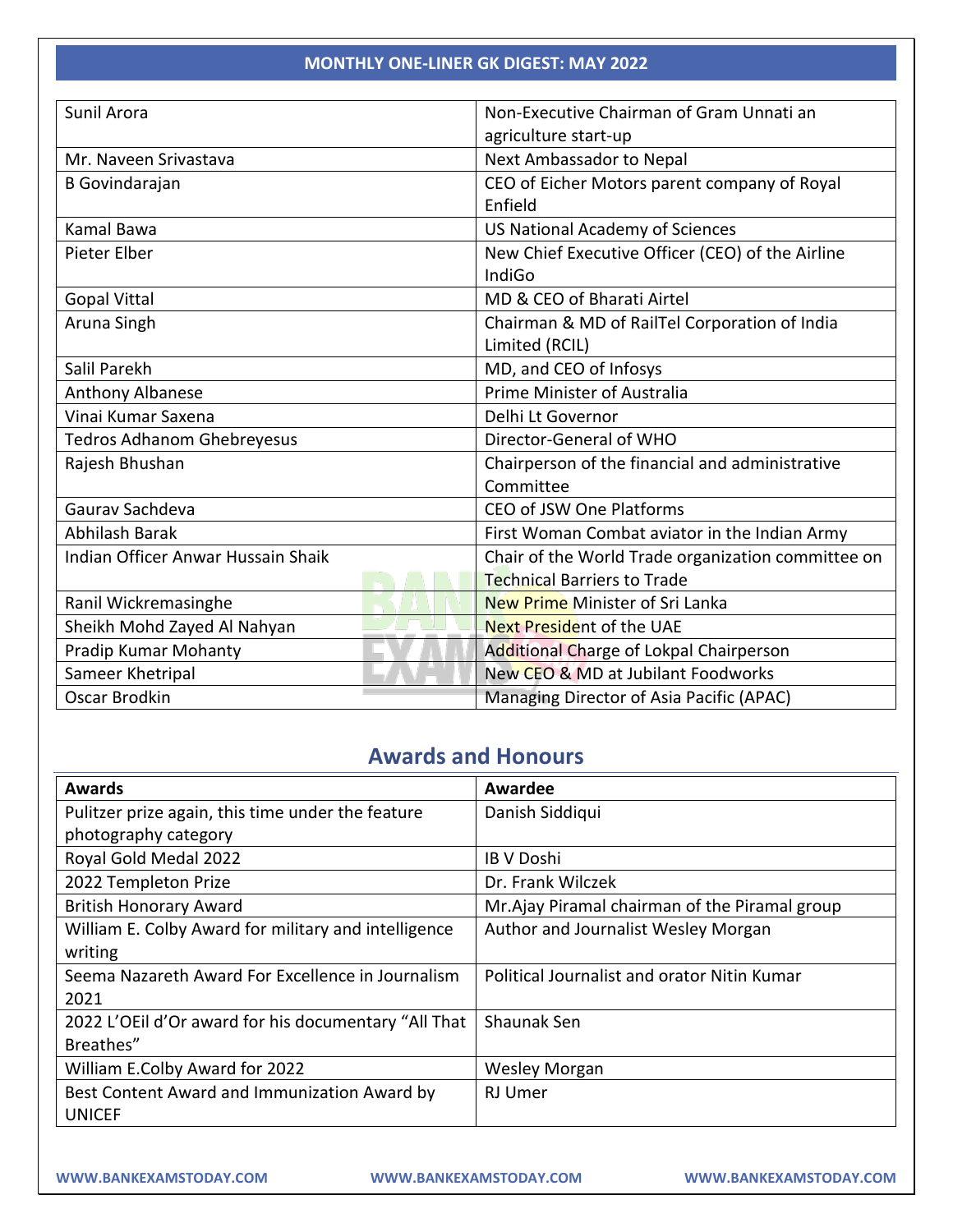<span id="page-18-0"></span>

| V Shantharam lifetime achievement award at    | Sanjit Narwekar |
|-----------------------------------------------|-----------------|
| MIFF (Mumbai International Film Festival)2022 |                 |

# **Important Days**

| <b>Date</b>               | Day                                     | <b>Theme</b>                                                                                           |
|---------------------------|-----------------------------------------|--------------------------------------------------------------------------------------------------------|
| $1st$ May 2022            | International Labour Day                |                                                                                                        |
| $1st$ May 2022            | Maharashtra Day                         | $-$                                                                                                    |
| 3rd May 2022              | World Press Freedom Day                 | Theme: "Journalism under digital<br>siege"                                                             |
| 3rd May 2022              | World Asthma Day                        | Theme: 'Closing Gaps in Asthma<br>Care'                                                                |
| $4th$ May 2022            | International Firefighters Day          |                                                                                                        |
| 5 <sup>th</sup> May 2022  | <b>International Midwives Day</b>       | Theme: 100 Years of Progress!                                                                          |
| 5 <sup>th</sup> May 2022  | World Hand Hygiene Day                  | Theme: Unite for safety: clean<br>your hands                                                           |
| $6th$ May 2022            | World War Infants Day                   | $-$                                                                                                    |
| 6 <sup>th</sup> May 2022  | International No Diet Day               | $-$                                                                                                    |
| 7 <sup>th</sup> May 2022  | <b>World Athletics Day</b>              |                                                                                                        |
| 8 <sup>th</sup> May 2022  | <b>World Red Cross</b>                  | Theme: Believe in the power of<br>kindness                                                             |
| 8 <sup>th</sup> May 2022  | Mother's Day                            | $-$                                                                                                    |
| 9 <sup>th</sup> May 2022  | Tagore Jayanti                          | $\overline{a}$                                                                                         |
| 10 <sup>th</sup> May 2022 | International Day of Argania            | $-$                                                                                                    |
| 11 <sup>th</sup> May 2022 | <b>National Technology Day</b>          | Theme: "Integrated Approach in<br>Science and technology for<br>sustainable future"                    |
| 12 <sup>th</sup> May 2022 | <b>International Nurses Day</b>         | Theme: "Nurses: A Voice to Lead-<br>Invest in Nursing and Respect<br>Rights to Secure a Global Health" |
| 14 <sup>th</sup> May 2022 | <b>World Migratory Day</b>              | Theme: Light Pollution                                                                                 |
| 15 <sup>th</sup> May 2022 | <b>International Day of Families</b>    | Theme: 'Families and<br>Urbanisation'                                                                  |
| 16 <sup>th</sup> May 2022 | International Day of Living<br>Together |                                                                                                        |
| 16 <sup>th</sup> May 2022 | International Day of Light 2022         | Theme: Basic sciences for<br>sustainable development and<br>glass                                      |
| 17 <sup>th</sup> May 2022 | World Hypertension Day                  | Theme: 'Measure your blood<br>pressure accurately, control it,<br>Live longer'                         |
| 18 <sup>th</sup> May 2022 | <b>International Museum Day</b>         | Theme: 'The Power of Museums'                                                                          |
| 18 <sup>th</sup> May 2022 | World AIDS Vaccine Day                  | $-$                                                                                                    |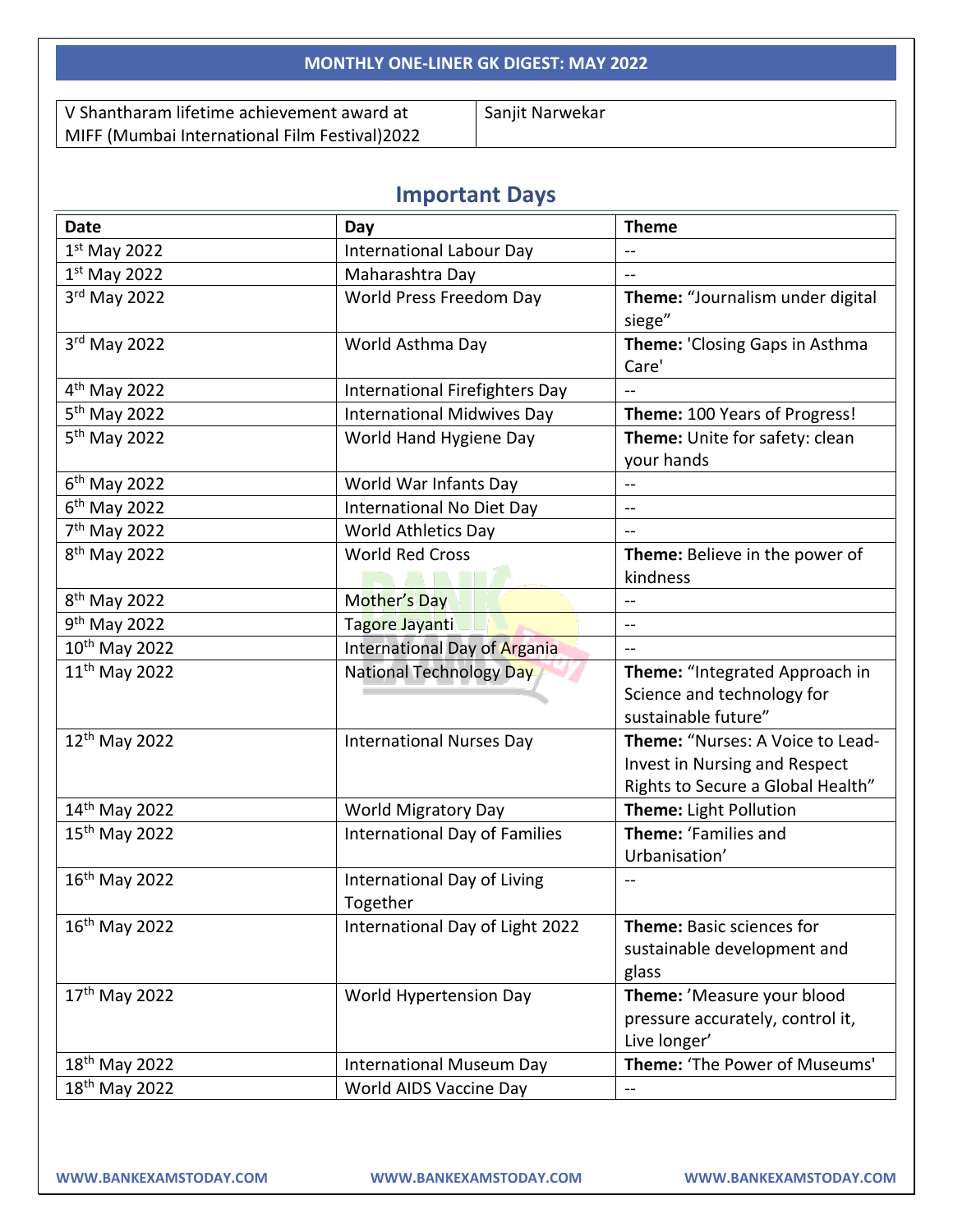| 20 <sup>th</sup> May 2022                         | World Bee Day                         | Theme: 'Bee Engaged: Celebrating      |
|---------------------------------------------------|---------------------------------------|---------------------------------------|
|                                                   |                                       |                                       |
|                                                   |                                       | the diversity of bees and             |
|                                                   |                                       | beekeeping systems'                   |
| 20 <sup>th</sup> May 2022                         | National Endangered Species Day       | Theme: "Recovering key species        |
|                                                   |                                       | for ecosystem restoration"            |
| 21 <sup>st</sup> May 2022                         | International Tea Day                 | $-$                                   |
| 21st May 2022                                     | World Day for Cultural Diversity      | $-$                                   |
|                                                   | for Dialogue and Development          |                                       |
| 22nd May 2022                                     | <b>International Biodiversity Day</b> | Theme: Building a shared future       |
|                                                   |                                       | for all life                          |
| 23rd May 2022                                     | World Turtle Day                      |                                       |
| 23rd May 2022                                     | International Day to End Obstetric    | --                                    |
|                                                   | Fistula                               |                                       |
| 24th May 2022                                     | Commonwealth Day                      | Theme: 'Delivering a Common           |
|                                                   |                                       | Future'                               |
| 25 <sup>th</sup> May 2022                         | World Thyroid Day                     | Theme: It's not you. It's your        |
|                                                   |                                       | thyroid                               |
| 25 <sup>th</sup> May to 31 <sup>st</sup> May 2022 | International Week of Solidarity      | $-$                                   |
|                                                   | with the Peoples of Non-Self-         |                                       |
|                                                   | <b>Governing Territories</b>          |                                       |
| 25 <sup>th</sup> May 2022                         | International Missing Children's      | $-$                                   |
|                                                   | Day                                   |                                       |
| 28 <sup>th</sup> May 2022                         | Menstrual Hygiene Day                 | Theme: To create a world where        |
|                                                   |                                       | no woman or girl is held back         |
|                                                   |                                       | because they menstruate by 2030       |
| 29th May 2022                                     | International Day of UN Peace         | Theme: People Peace Progress:         |
|                                                   | <b>Keepers</b>                        | The Power of Partnerships             |
| 30 <sup>th</sup> May 2022                         | World Vape Day                        |                                       |
| 31 <sup>st</sup> May 2022                         | World No-Tobacco Day                  | <b>Theme: Protect The Environment</b> |

# **MOUs Signed**

# <span id="page-19-0"></span>**India - UAE Trade Pact**

- India and UAE Trade pact has come into force and is bound **to give thrust to increased bilateral trade and investment.**
- Signed in February this year, the ambitious India -UAE Trade pact has come into force. It would boost bilateral trade from **60 bn USD to 100 bn USD in the next five years.**

# **WEF & NITI Aayog Join Hands to Work on Emerging Technologies**

- The **fourth industrial revolution will not play important role in agriculture** but also in health, urban transformation urban space, and the environment.
- For this purpose **WEF set up the center for the fourth industrial revolution in 2017 to help these core sectors.**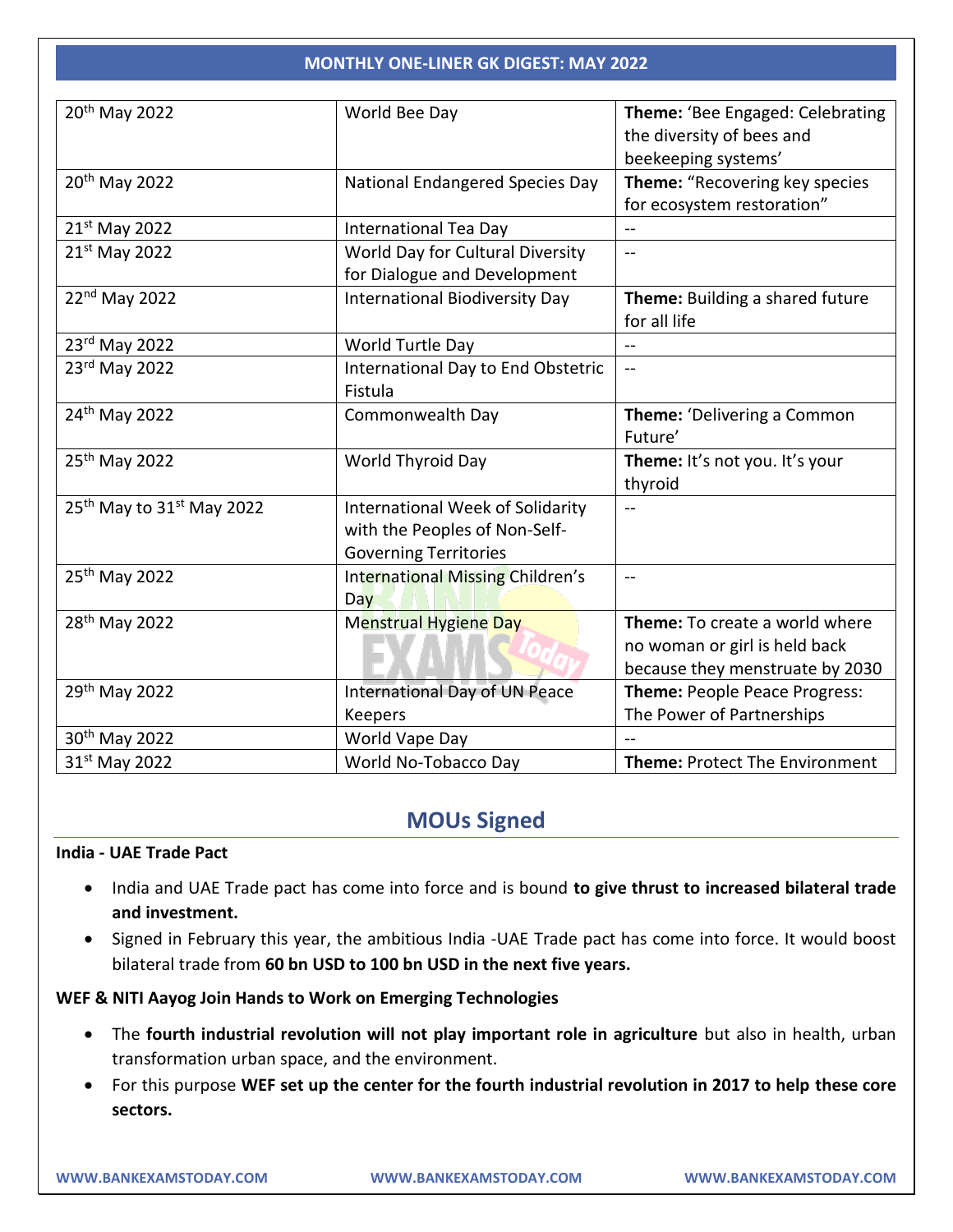# **Ministry of Agriculture & Farmers signs MoU with UNDP**

- As per the MoU, **UNDP will provide its expertise in systems and global support** for the implementation of credit & crop insurance.
- Apart from that, **UNDP will also facilitate capacity development, education & proper communication support** so that it will benefit the interest of small and marginal farmers women croppers, etc.

# **MSDE signs MoU ISB to Provide Capacity Building Program**

- The main objective of signing an MOU is **to develop leadership skills among these officers and also strategic mindsets, which in turn helps in gaining insights into data analytics and digital transformation.**
- Through this program, **they wanted to create an environment of innovation with their respective organizations.**

# **Ministry of Heavy Industries and NRDC Collaborated**

- **Ministry of Heavy Industries has collaborated with the National Research Development Corporation** to implement the scheme to Enhancement the competition in Indian Capital Goods.
- As per the agreement, **NRDC will conduct the evaluation and management of intellectual property, and as provide commercialization support for capital goods.**

# **Gem signed Mou with Self Employed Women's Associations**

- As per the agreement, **GeM will train SEWA members to assist and empower women-led micro** and small enterprises, and SHGs among others.
- The training includes processes related **to seller registration and on-boarding on the platform, upload/ update of product/ service catalogs, acceptance of orders, etc.**

# **India and US have agreed upon Investment Incentive in Tokyo**

- Earlier this agreement has been **signed between India and the US in the year 1997.** Which includes the **creation of DFC (Development Finance Corporation).**
- The Corporation or its precursor agencies are active in India since 1974 and have **so far provided investment support worth \$5.8 bn.**

# **Government Schemes**

# <span id="page-20-0"></span>**Maharashtra Government Launches JIVHALA Loan Scheme**

- The loan will be disbursed to those who have served a minimum of **three** years of the term. The scheme has been launched on a pilot basis from **Yerwada Jail of Pune.**
- 50,000 rupees, is to be lent to the prisoners charged at a rate of interest of 7 % per annum. The Bank will contribute 1% of its earnings to the **Prisoner's Welfare Fund.**

# **CAPF PUNARVAS**

• In a new move to help the retired CAPF Personnel secure reemployment post-retirement, the Ministry of Home Affairs has come up with the initiative CAPF PUNARVAS. This would be implemented through the **Welfare and Rehabilitation Board (WARB).**

**WWW.BANKEXAMSTODAY.COM WWW.BANKEXAMSTODAY.COM WWW.BANKEXAMSTODAY.COM**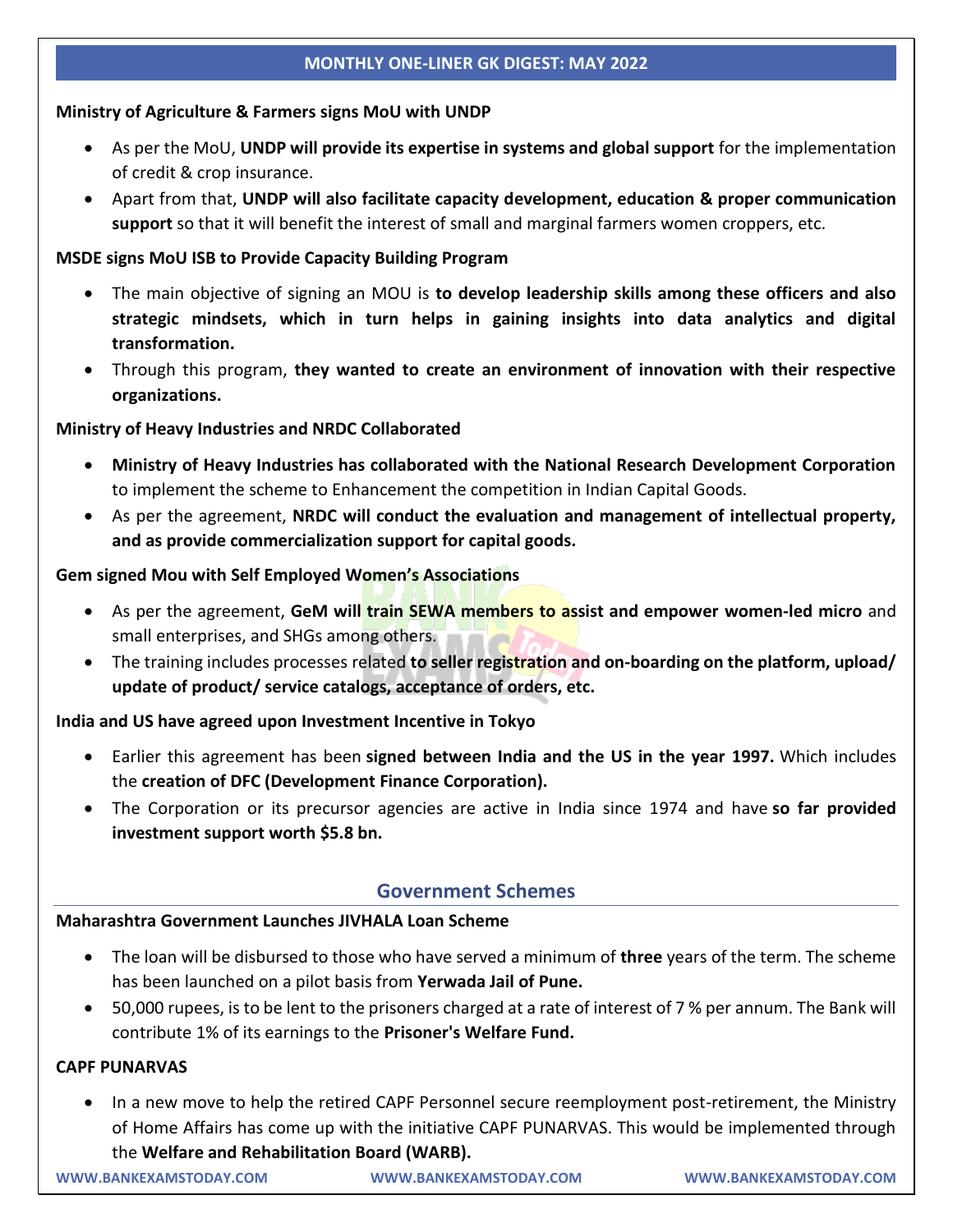This portal allows **both job seekers and job providers to come together** and fulfill their mutual needs.

# **Mission Basundhara 2.0**

- The **Assam Government** has launched Mission Basundhara 2.0.
- The purpose is **to solve the land issues and provide for quicker mitigation under a governance framework.**

# **Mission Amrit Sarovar**

- It's been a part of Azadi ka Amrit Mahotsav in which they were going **to develop and rejuvenate 75 water bodies in each district of the country.**
- This lead to the **creation of 50,000 water bodies of a size** of about an Acre or more.

**Union Telecom Minister Ashwini Launched Gati Shakti Sanchar Portal**

- With the help of this **portal telecom department will speed up the process of laying fibers** and tower Installation for the 5G rollout.
- Through this **portal industries can apply for Right of Way (ROW) approvals in building telecom infrastructure for 5G services.**

# **Govt of India is planning to integrate two Important Schemes**

- **To bring unorganized sectors covered under social security benefits,** the Ministry of Labour & Employment planned to integrate both e- shram portal with ration card scheme.
- To tackle it the **Unorganised Workers Social Security Board was initiated in 2008. The** Unorganised Worker Identification Number was initiated in 2015, which enumerates informal and migrant workers.

# **MoHUA has Launched Swach Survekshan 2023**

- Recently Ministry of Housing & Urban Affairs launched Swach Survekshan with the theme **"Waste to Wealth" for garbage-free cities.**
- <span id="page-21-0"></span>This time priority has been **given to the principle of 3Rs – Reduce, Recycle and Reuse in this survey.**

# **Defence**

# **Indian Navy introduced two Front Line War Ships**

- **INS Surat is one of the fourth and last stealth guided-missile destroyers of the Indian Navy** which was built at the Mazgaon Docks Ltd, Mumbai.
- This Stealth destroyer has been **introduced under project 15B, which consists of the most technologically advanced guided-missile destroyer with state of art weapons.**

**Indian Test Fires 1st indigenously developed Naval Anti-Ship Missile**

- The **Indian Navy in collaboration with DRDO** carried out a successful test of the Naval Anti-Ship Missile.
- This Anti-missile system was **developed indigenously for the Indian Navy by DRDO.**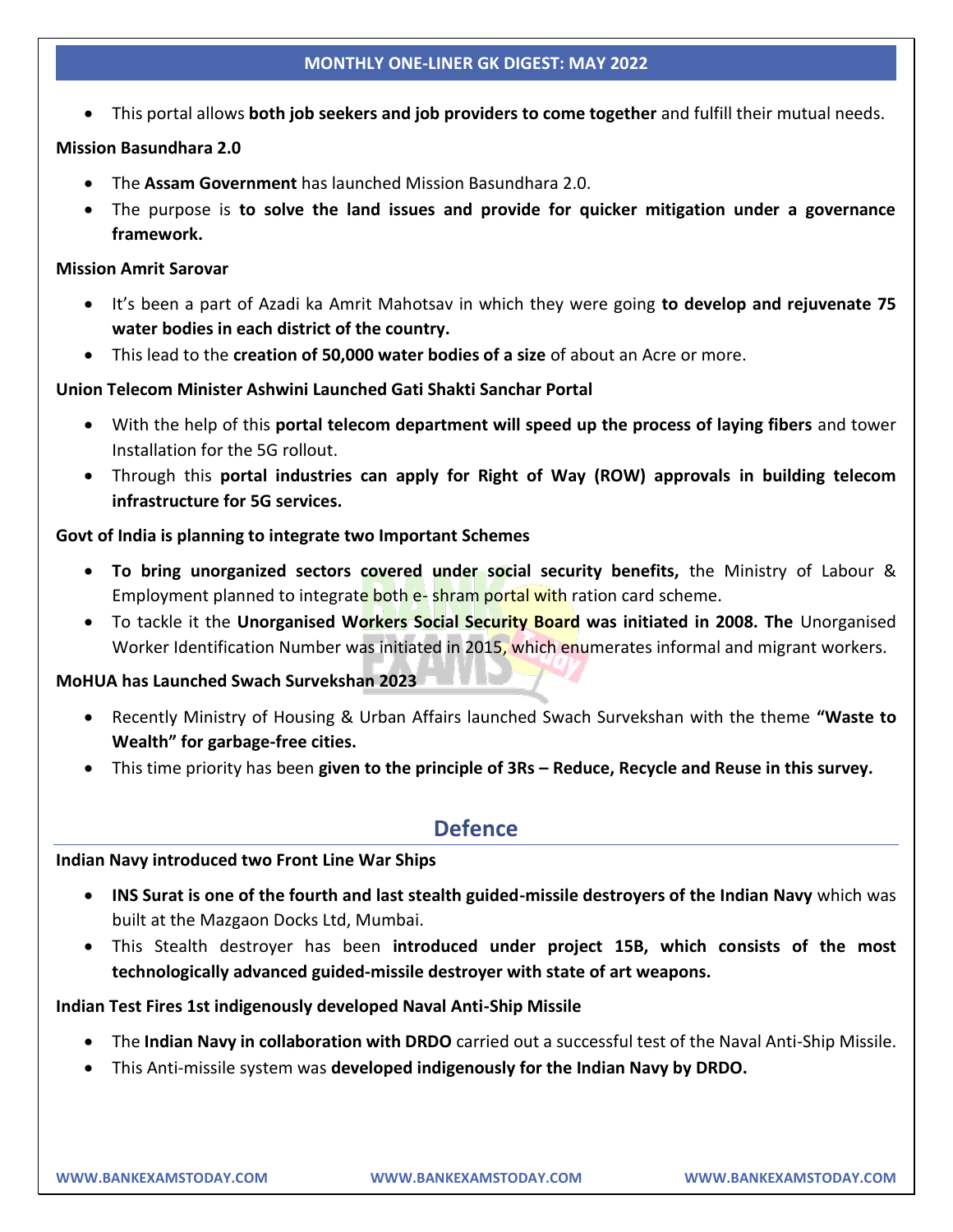# **Science and Technology**

# <span id="page-22-0"></span>**Portable Desalination Unit**

- Researchers at the prestigious Massachusetts Institute of Technology **(MIT),** have developed a Portable Desalination kit.
- The unit costs 50 USD, which is very much affordable. The kit uses **ion concentration polarization** to remove the impurities along with pathogens by creating an electric field.

# **PK2: A Treatment against Diabetes**

- **Researchers at IIT Mandi, have been able to develop PK2** which is capable of triggering the release of INSULIN by the Pancreas. It can be orally administered to the targeted patients.
- It will be a unique panacea **for Diabetic patients because it would replace the need for external insulin to be injected to maintain the blood sugar level.**

# **First Image of Black Hole at Milky Way Galaxy Centre**

- This image was snapped by the **same Event Horizon Telescope that unveiled the first-ever photo of a black hole** residing at the heart of another galaxy.
- The Event Horizon Telescope is a group of **8 radio telescopes located in different parts of world.**

# **GAIL to Set up India's Largest PEM Based Green Hydrogen Project**

- The project would be installed at **GAIL's Vijaipur Complex, in Guna District of Madhya Pradesh,** and this may be supported by renewable power.
- This has been designed **to produce around 4.3 Metric Tons of Hydrogen per day with a purity of about 99.999% volume.**

# **National Cyber Forensic Lab Opened in Hyderabad**

- Ministry of Home Affairs already permitted the **establishment of NCFL in December last year.**
- This lab has been created under the **Cyber and Information Security Division which includes Hitech technologies and infrastructure** to tackle the issues in digital forensics.

# **ISRO Successfully Conducted a Test in S200 Rocket Boosters**

- According to ISRO, **the HS200 rocket booster is the human-rated version of the well-proven s200 booster** of GSLV MK-3 which is also called LMV3.
- These HS200 boosters were developed **at Vikram Sarabhai Space Centre, and propelling casting was done at SDSC Sriharikota.**

# **Scientists Discover Rare Snake Fossil in Ladakh**

- The newly discovered **Madtsoiidae is an extinct group of medium-sized to gigantic snakes, initially**, they appeared in the Cretaceous later they spread their population across Gondwana landmasses.
- Later they disappeared from **all Gondwana continents except for Australia, since the last known Taxon by name of Wonambi was found in the Pleistocene period.**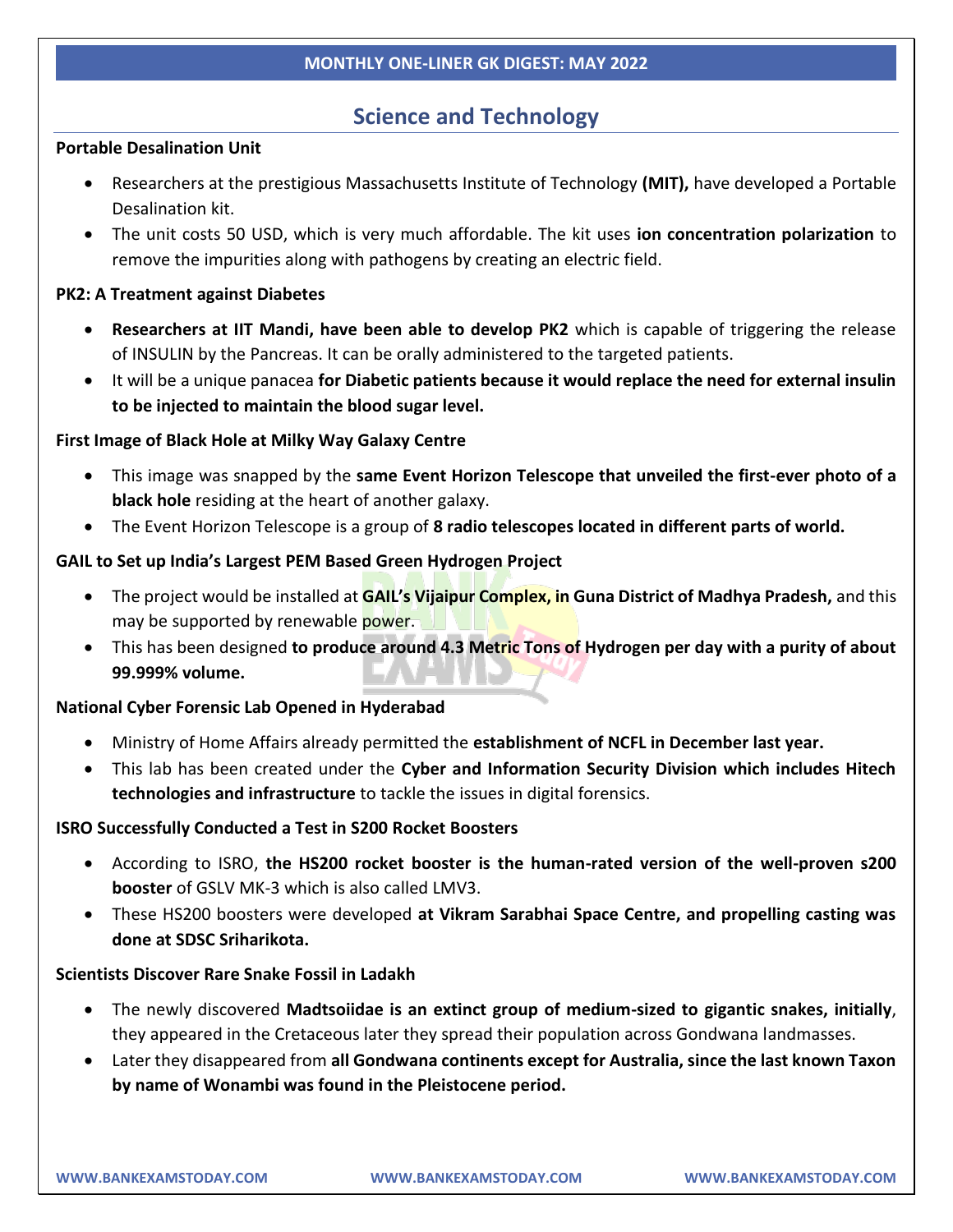# **India got its 1st 5G Test Beds Developed by IIT Madras**

- It has been **developed by IIT Madras along with 8 institutes like IIT Delhi IIT Hyderabad IISc Banglore, IIT Bombay, IIT Kanpur,** and Centre of Excellence in wireless technology and has been set up at a cost of 220 crores.
- Presently this **testbed facility makes available for 5 different locations in the country.**

# **Ministry of Electronics and IT releases Draft Norms**

- This Framework is designed especially **for artificial intelligence (AI) start-ups, AI research entities, and government departments.**
- This Framework govt will **improve citizens' experience and engagement with the government and governance as a 'Digital Nagrik'.**

# **BRICS Countries launch a Joint Committee to Further Space Cooperation**

- To work in the remote sensing satellite observation and data sharing fields. The BRICS countries have launched a **joint committee to enhance space cooperation.**
- It **will guide cooperation on the BRICS Remote Sensing Satellite** Constellation to better serve economic and social development among the member countries.

# **IIT Delhi study Decodes Evolution of SARS-CoV-2**

- This can help in **better understanding COVID-19's immune evasion and the emergence of variants of concern.**
- It is also noted that **SARS-CoV-2 genomes rapidly decrease after the first few months of evolution in humans.**

# **Summits and Conferences**

# <span id="page-23-0"></span>**2nd India - Nordic Summit 2022**

- Nordic Summit is one of its kind summits, that allow India and the Nordic countries **to negotiate terms of trade, people-to-people connections, cultural exchanges, technology transfer, and augmentation among others.**
- The summit would take place in Copenhagen, Denmark. This summit would be **attended by India and Nordic countries that including Denmark, Finland, Iceland, Norway, and Sweden.**

# **SCO Anti-Terror Meet Going to be Held in New Delhi**

- **SCO-RATS is a regional anti-terror assembly designed to combat terrorism, separatism, and extremism in Asia** and Central Asian Countries. Especially to combat against Afghan-Pak Terror network.
- Presently the chair of the **executive council of RATS comes under India.**

# **India's First International Cruise Conference 2022**

 **Union Minister for Culture, Tourism G Kishan Reddy** informed that they were also working on a 'Comprehensive Indian National Tourism Policy, where they will keep Cruise tourism will certainly be a priority sector.